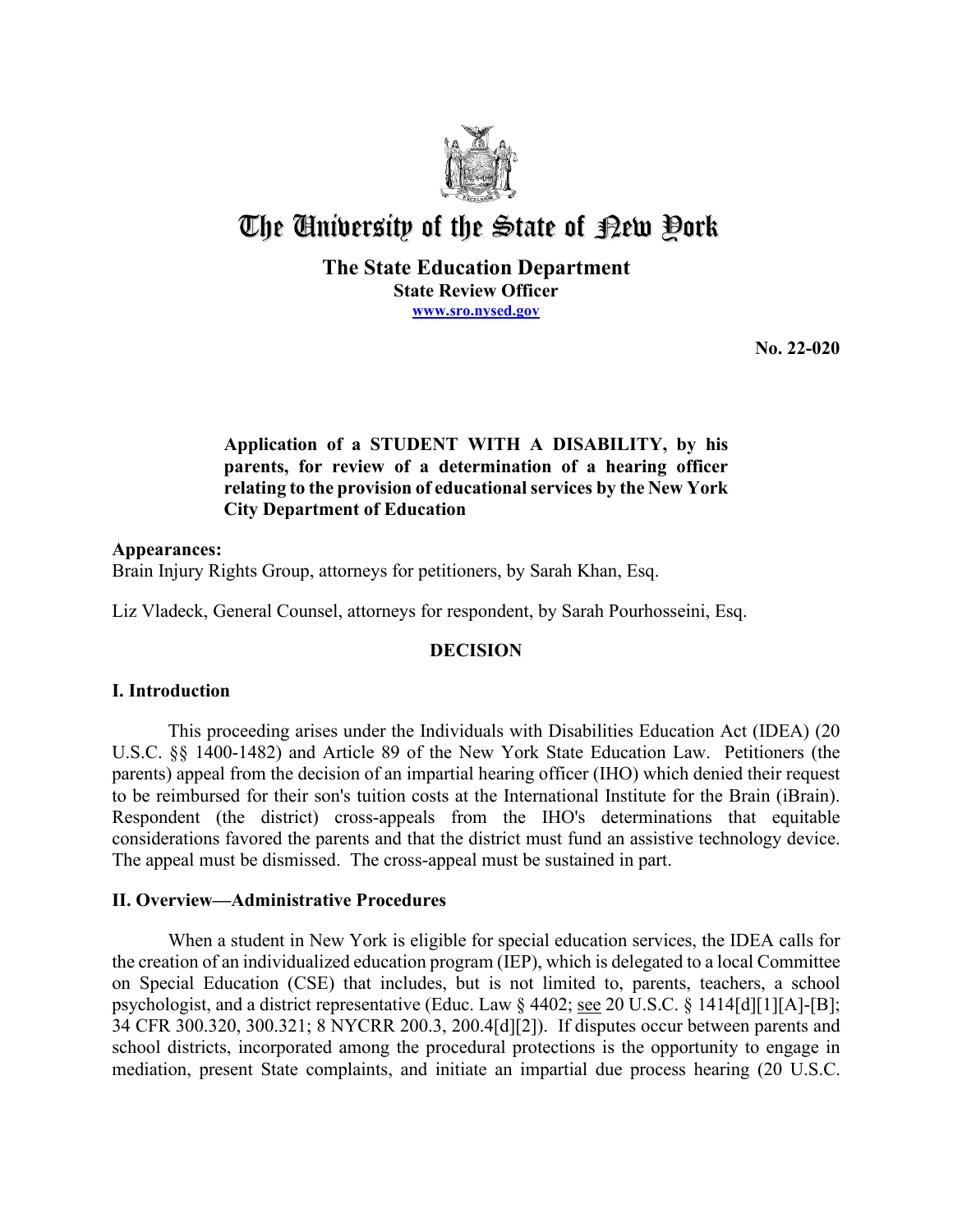§§ 1221e-3, 1415[e]-[f]; Educ. Law § 4404[1]; 34 CFR 300.151-300.152, 300.506, 300.511; 8 NYCRR 200.5[h]-[*l*]).

New York State has implemented a two-tiered system of administrative review to address disputed matters between parents and school districts regarding "any matter relating to the identification, evaluation or educational placement of a student with a disability, or a student suspected of having a disability, or the provision of a free appropriate public education to such student" (8 NYCRR 200.5[i][1]; see 20 U.S.C. § 1415[b][6]-[7]; 34 CFR 300.503[a][1]-[2], 300.507[a][1]). First, after an opportunity to engage in a resolution process, the parties appear at an impartial hearing conducted at the local level before an IHO (Educ. Law § 4404[1][a]; 8 NYCRR 200.5[j]). An IHO typically conducts a trial-type hearing regarding the matters in dispute in which the parties have the right to be accompanied and advised by counsel and certain other individuals with special knowledge or training; present evidence and confront, cross-examine, and compel the attendance of witnesses; prohibit the introduction of any evidence at the hearing that has not been disclosed five business days before the hearing; and obtain a verbatim record of the proceeding (20 U.S.C. § 1415[f][2][A], [h][1]-[3]; 34 CFR 300.512[a][1]-[4]; 8 NYCRR 200.5[j][3][v], [vii], [xii]). The IHO must render and transmit a final written decision in the matter to the parties not later than 45 days after the expiration period or adjusted period for the resolution process (34 CFR 300.510[b][2], [c], 300.515[a]; 8 NYCRR 200.5[j][5]). A party may seek a specific extension of time of the 45-day timeline, which the IHO may grant in accordance with State and federal regulations (34 CFR 300.515[c]; 8 NYCRR 200.5[j][5]). The decision of the IHO is binding upon both parties unless appealed (Educ. Law § 4404[1]).

A party aggrieved by the decision of an IHO may subsequently appeal to a State Review Officer (SRO) (Educ. Law § 4404[2]; see 20 U.S.C. § 1415[g][1]; 34 CFR 300.514[b][1]; 8 NYCRR 200.5[k]). The appealing party or parties must identify the findings, conclusions, and orders of the IHO with which they disagree and indicate the relief that they would like the SRO to grant (8 NYCRR 279.4). The opposing party is entitled to respond to an appeal or cross-appeal in an answer (8 NYCRR 279.5). The SRO conducts an impartial review of the IHO's findings, conclusions, and decision and is required to examine the entire hearing record; ensure that the procedures at the hearing were consistent with the requirements of due process; seek additional evidence if necessary; and render an independent decision based upon the hearing record (34 CFR 300.514[b][2]; 8 NYCRR 279.12[a]). The SRO must ensure that a final decision is reached in the review and that a copy of the decision is mailed to each of the parties not later than 30 days after the receipt of a request for a review, except that a party may seek a specific extension of time of the 30-day timeline, which the SRO may grant in accordance with State and federal regulations (34 CFR 300.515[b], [c]; 8 NYCRR 200.5[k][2]).

#### **III. Facts and Procedural History**

The student in this matter has been the subject of prior impartial hearings, as well as appeals to the Office of State Review (Application of a Student with a Disability, Appeal No. 18-133; Application of a Student with a Disability, Appeal No. 20-070; Application of a Student with a Disability, Appeal No. 20-067; Application of the Dep't of Educ., Appeal No. 20-090; see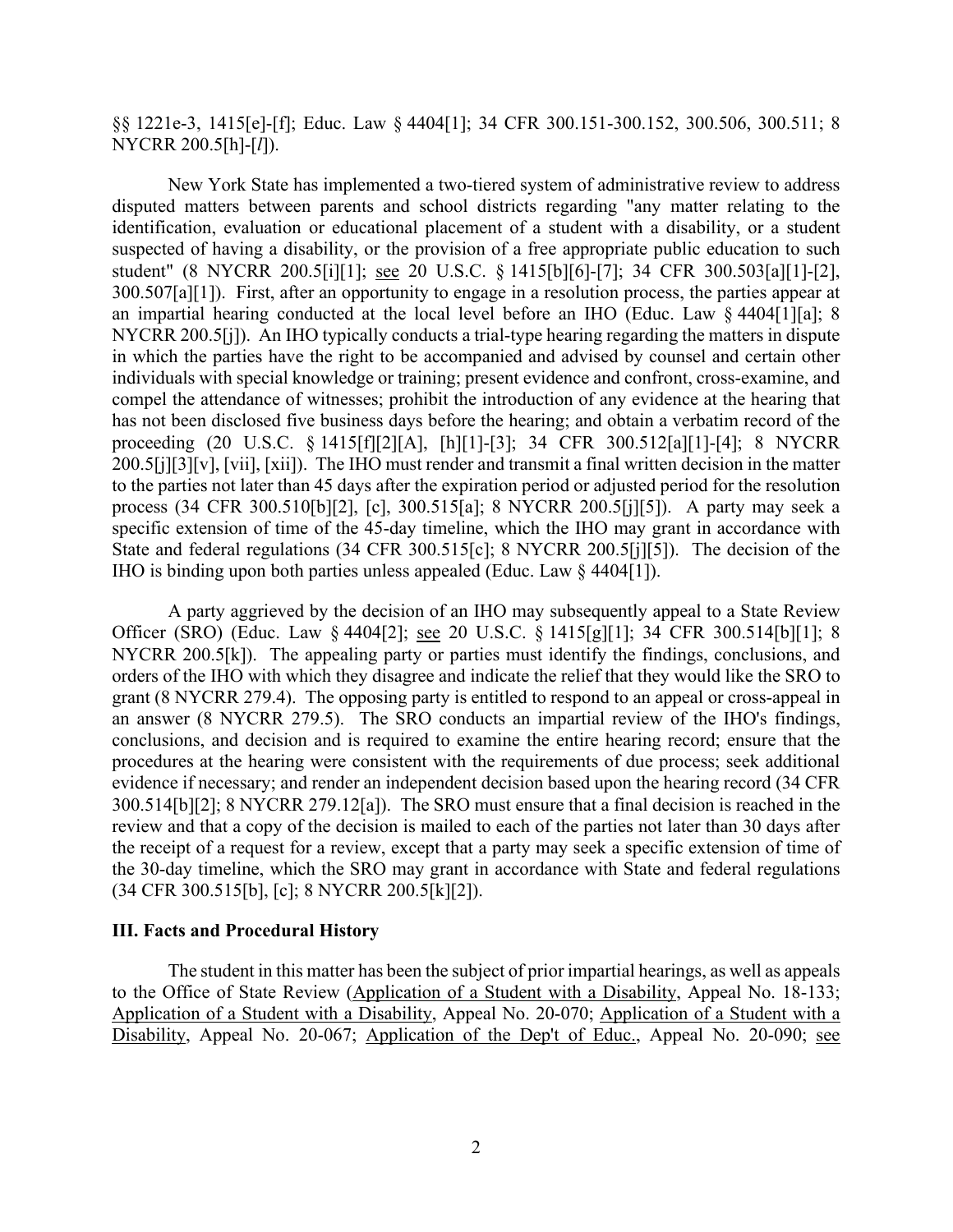generally Parent Ex. B).<sup>[1](#page-2-0)</sup> The student has been attending iBrain since summer 2018 (Tr. pp. 288, 290). Many of the above-referenced appeals for State-level review focused upon the parties' longrunning disagreement over the student's stay-put placement; however, in Application of a Student with a Disability, Appeal No. 20-070 the undersigned issued a determination on the merits in a tuition reimbursement dispute that was related to the student's placement at iBrain during the 2018- 19 school year.

The student is nonverbal and non-ambulatory and presents with delays in his cognition; speech and oral motor skills; receptive, expressive, and pragmatic language skills; social/emotional development; ability to attend; and fine and gross motor skills (Parent Ex. D at pp. 1-28; E at pp. 1-19).<sup>[2](#page-2-1)</sup> He has received diagnoses including but not limited to, cerebral palsy, quadriplegia with dystonia and epilepsy resulting from a traumatic brain injury which occurred in infancy (Tr. pp. 287-88; Parent Exs. D at p. 1; E at p. 15; Dist. Ex. 1 at p. 3). The student communicated by way of using visual eye gaze, touching, smiling, laughing, crying, using facial expressions, and vocalizing (Parent Ex. D at pp. 1-5). He currently uses a PRC eye gaze device to assist with communication, as well as high and low-tech augmentative and alternative communication (AAC) devices (see generally Parent Exs. D; E at pp. 8-9, 14; see Dist. Ex. 3 at pp. 1-2).

By letter dated February 22, 2021, the district notified the parents of a CSE meeting scheduled for March 9, 2021 (Dist. Ex. 9 at pp. 1-4).

On March 6, 2021, iBrain completed a private school IEP for the student for the 2021-22 school year that was similar to an IEP that a public school would create under the IDEA (Parent Ex. D at p. 1). The private IEP included recommendations that the student receive a 12-month program in a nonpublic school and instruction in a 6:1+1 classroom with a full time 1:1 paraprofessional (id. at pp. 48-49). iBrain indicated that due to the student's physical and cognitive needs, he required a quiet environment, limited distractions, and highly individualized attention and support (id. at pp. 2-3). It was also recommended that the student be provided with assistive technology including among other things, a speech generating eye gaze device (id. at pp. 49-50). With regard to related services, iBrain recommended five 60-minute sessions per week of individual occupational therapy (OT), five 60-minute sessions per week of individual physical therapy (PT), five 60-minute sessions per week of individual speech-language therapy, three 60 minute sessions of individual music therapy per week, one 60-minute group music therapy session

<span id="page-2-0"></span><sup>&</sup>lt;sup>1</sup> Numerous actions were commenced by the parents seeking judicial review to seek public funding of iBrain on a pendency theory as well (see N. v. New York City Dep't of Educ., 2021 WL 5712075, at \*1 [E.D.N.Y. Dec. 2, 2021]; N. v. New York City Dep't of Educ., 2021 WL 797653, at \*1 [S.D.N.Y. Feb. 25, 2021]; N. v. New York City Dep't of Educ., 2019 WL 5865245, at \*1 [S.D.N.Y. Nov. 7, 2019], aff'd, 824 F. App'x 81 [2d Cir. 2020]; N. v. New York City Dep't of Educ., 2019 WL 3531959, at \*1 [S.D.N.Y. Aug. 2, 2019]).

<span id="page-2-1"></span><sup>&</sup>lt;sup>2</sup> There are duplicate exhibits in the hearing record (Tr. pp. 66-70; compare Parent Ex. E, with Dist. Ex. 10; compare Parent Ex. D, with Dist. Ex. 4; compare Parent Ex. M with Dist. Ex. 16). The parties are encouraged to confer beforehand and submit joint exhibits to the extent practicable (8 NYCRR 200.5[j][3][xii][b]). Although the IHO did discuss these exhibits with the parties to determine the differences between them, she is reminded of her obligation to exclude from the hearing record any evidence she "determines to be irrelevant, immaterial, unreliable or unduly repetitious" (Tr. pp. 66-70; 8 NYCRR 200.5[j][3][xij][c]). It is noted that Parent Ex. D was initially withdrawn to prevent duplication, but was later admitted (Tr. pp. 68, 220). Where exhibits are duplicated, the corresponding parent exhibits will be cited.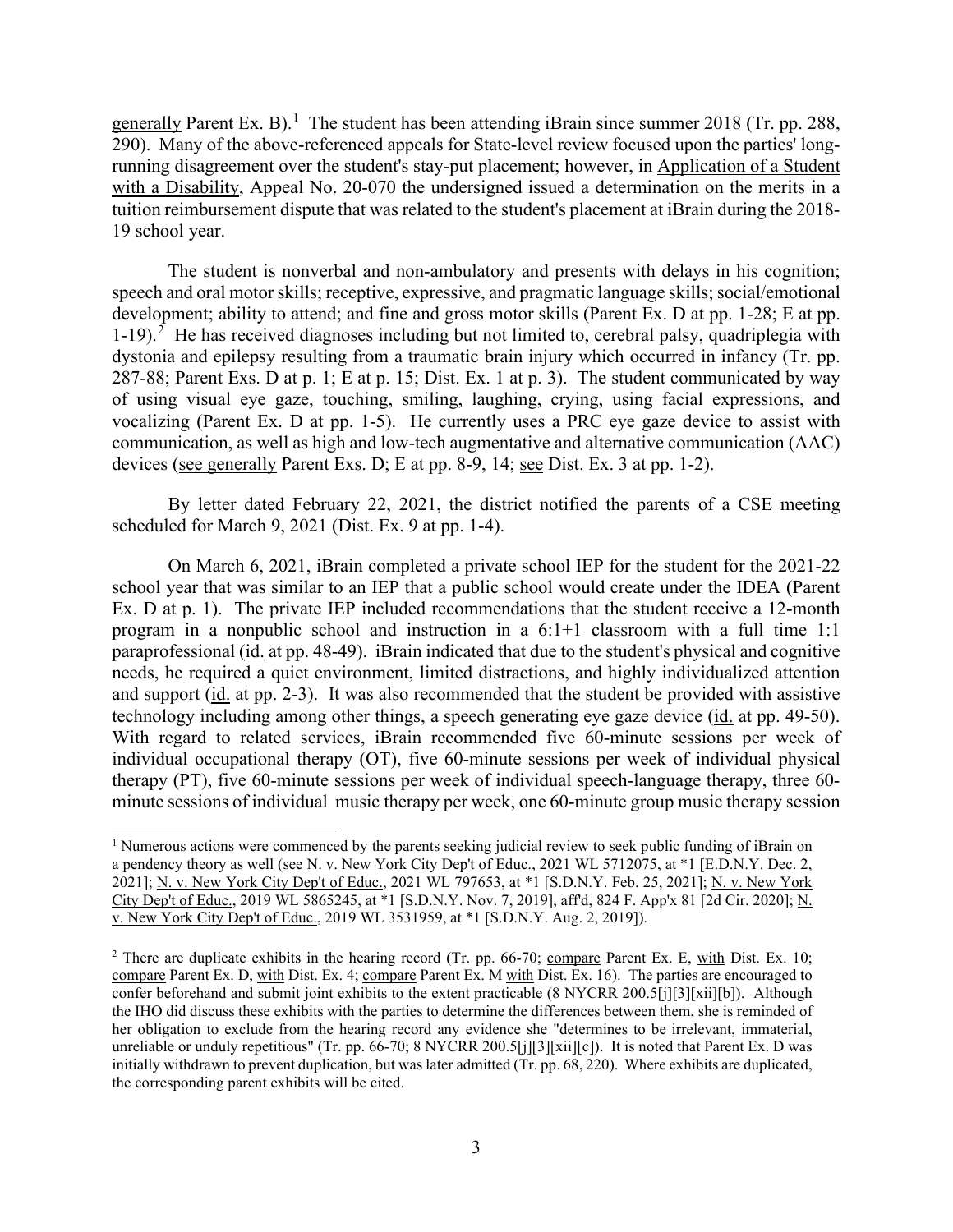per week, one 60-minute session per month of individual parent counseling and training, and two 60-minute individual assistive technology service sessions per week (id. at pp. 36, 38, 40-41, 43, 48-50).

On March 9, 2021, a CSE convened for the student's annual review and developed an IEP for the student with an implementation date of March 23, 2021 (Tr. p. 106; Parent Ex. E at pp. 1, 45). The March 2021 CSE found the student eligible for special education and related services as a student with a traumatic brain injury and recommended a 12-month program in a 6:1+1 special class in a specialized school (Tr. pp. 106-107; Parent Ex. E at pp. 1, 36, 38, 43). The CSE also recommended that the student be provided with an assistive technology speech generating eye gaze device, two 60-minute sessions of individual assistive technology services per week, five 60 minute sessions per week of OT, school nurse services as needed, five 60-minute sessions per week of PT, one 60-minute session per month of parent counseling and training, five 60-minute sessions per week of speech-language therapy, a full time 1:1 health paraprofessional, and supports for school personnel on behalf of the student (Parent Ex. E at pp. [3](#page-3-0)6-37, 43).<sup>3</sup> The CSE also found that the student needed specialized transportation which included a 1:1 paraprofessional, lift bus, air conditioning, and limited time traveling (id. at pp. 41, 44).

In a prior written notice and school location letter, both dated March 31, 2021, the district described the proposed actions of the CSE and informed the parent of the public school site the student had been assigned to attend (Parent Ex. F at pp. 1-6). In a prior written notice and school location letter, both dated June 14, 2021, the district again provided the parents with notice of the student's continued eligibility for special education services and the CSE's recommended 12 month program and the same assigned school site (Parent Ex. F at pp. 1-4; Dist. Ex. 13 at pp. 1-  $4$ ).<sup>4</sup>

On June 23, 2021, the parents provided the district with notice of their rejection of the public programming and intent to unilaterally place the student at iBrain for the 2021-22 "extended school year" and seek public funding for that placement (Parent Ex. G at pp. 1-2).<sup>[5](#page-3-2)</sup> The letter indicated in part that the parents "remain[ed] willing and ready to entertain an appropriate [district]

<span id="page-3-0"></span><sup>&</sup>lt;sup>3</sup> The district's IEP provides for all related services to be delivered to the student in English: however, with regard to OT the IEP stated that it was to be provided to the student in Spanish (Parent Ex. E at pp. 36-37). Limited explanation is provided for why the IEP recommends that such services be provided in Spanish, although the assistant principal of the recommended specialized school indicated that it may have been a clerical error in the IEP (Tr. pp. 211-12).

<span id="page-3-1"></span><sup>4</sup> Both the district and the parents submitted prior written notices and school location letters with regard to the CSE meeting that occurred on March 9, 2021. The documents appear similar; however, it is unclear from the record why the district's documents are dated June 14, 2021, and the parents' documents are dated March 31, 2021 (compare Parent Ex. F with Dist. Exs. 13, 14).

<span id="page-3-2"></span><sup>5</sup> Although the parents reference an "extended school year," they are disputing the March 2021 IEP which has an implementation date of March 23, 2021, and a projected annual review date of March 9, 2022 (Parent Ex. E at pp. 1, 36-37). Therefore, claims that reference the 2021-22 "extended school year" will be considered claims related to the March 2021 IEP and are deemed only applicable to the twelve-month period in which the IEP at issue was in effect.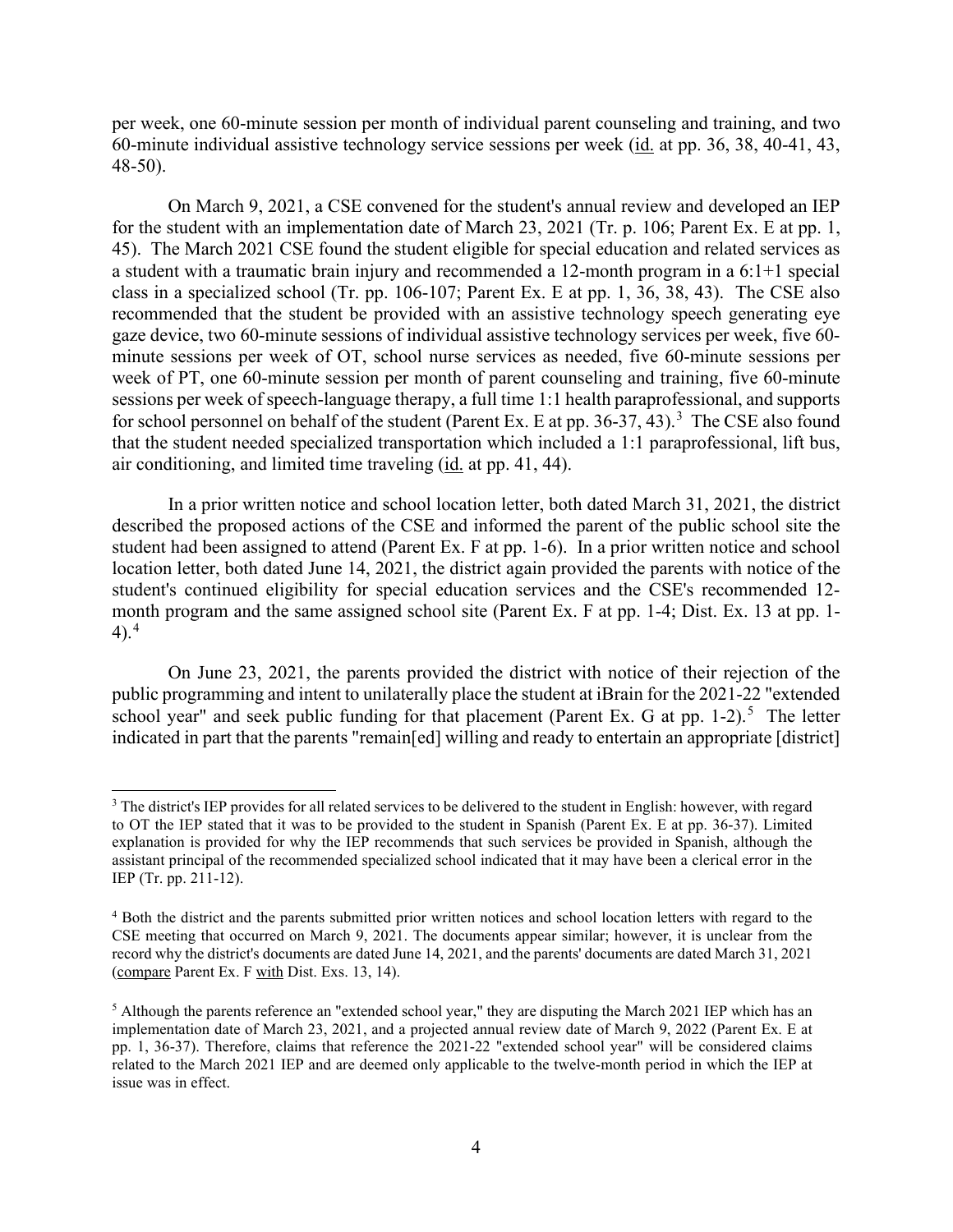program and an appropriate public or approved non-public school placement that can provide the required intensive academic and related services program [the student] require[d]" (id. at p. 2).

On July 2, 2021, the parents signed an enrollment contract providing for the student to enroll at iBrain for the period from July 7, 2021 to June 24, 2022 (Parent Ex. I at pp. 1, 7). Additionally, on July 20, 2021, the parents executed a special transportation service agreement which was to be effective from July, 1, 2021 to June 30, 2022 (Parent Ex. K at pp. 1, 5).

#### **A. Due Process Complaint Notice**

In a due process complaint notice dated July 7, 2021, the parents alleged that the district procedurally and substantively denied the student a FAPE based upon the March 2021 IEP (Parent Ex. A at pp. 1, 3). Initially, the parents requested that for pendency the student be allowed to remain at iBrain at public expense and accordingly the parents requested direct payment for the costs of school tuition, related services, and for special transportation services and support to and from iBrain (id. at pp. 1-2).

The parents alleged that at the time of the March 2021 CSE meeting the district failed to provide a program and placement that was uniquely tailored to meet the student's needs (Parent Ex. A at p. 3). Specifically, the parents asserted that the district failed to provide music therapy despite being aware that it was beneficial to the student (id.). The parents stated that the March 2021 IEP acknowledged that music made the student more happy, expressive, regulated, engaged, responsive, and able to communicate (id.). According to the parents, the student's social interactions and cognitive abilities also improved with music (id.). In addition, the parents asserted that music helped the student's sensory motor skills as it improved movement in his upper extremities (id.).

The parents asserted that due to the student's impairments, assistive technology devices and services were necessary for the student during the school day to both engage with the community and his educational program (Parent Ex. A at p. 3). The parents argued that assistive technology programming sessions would provide a meaningful educational benefit to the student by augmenting his ability to utilize assistive technology and assist in making progress in his academic curriculum (id. at p. 4). However, the parents alleged that the March 2021 CSE inappropriately denied the student access to assistive technology devices, AAC, and programming services (id. at pp. 3-4). The parents asserted that the district refused to provide the recommended devices and services despite the student's short-term and long-term goals having included integrating an assistive technology device into his educational curriculum and daily activities, and would continue to refuse even if new assistive technology evaluations were completed (id.).

The parents also argued that the district failed to recommend sufficient parent counseling and training, as it was to occur by way of group sessions (Parent Ex. A at p. 4). Although the March 2021 IEP recommended one monthly 60-minute parent group, the parents asserted that individual counseling and training was required to assist them in acquiring the skills necessary to support implementation of the student's IEP (id.).

The parents argued that the district's recommended school location was not appropriate because a 6:1+1 classroom in a specialized school was not a suitable environment for the student's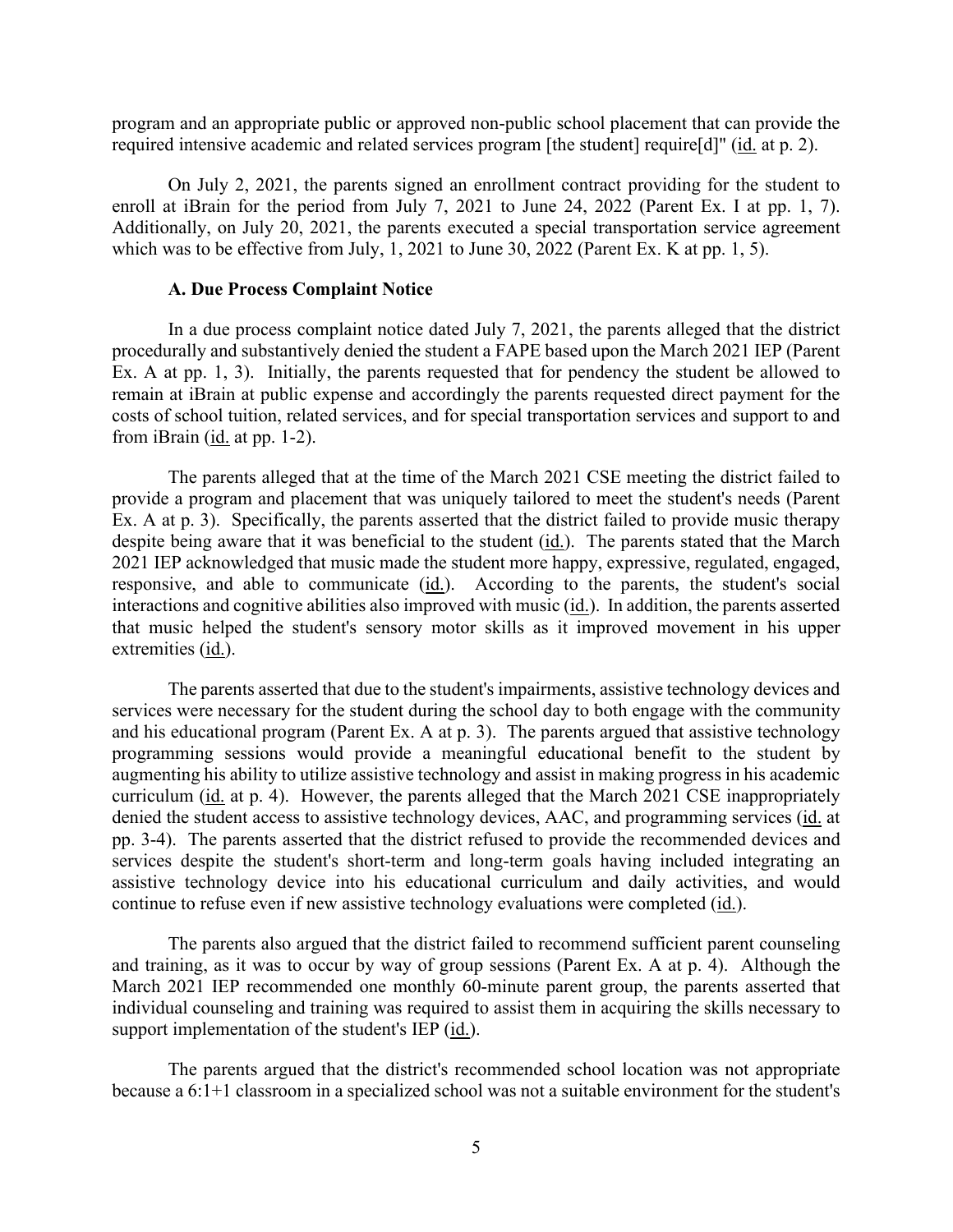academic, behavioral, and social needs (Parent Ex. A at p. 4). The parents made a general assertion that such schools are primarily for students on the autism spectrum, which was inappropriate for the student based upon his extensive medical and personal needs (id. at pp. 4-5). Additionally, the parents argued that the student would not have access to appropriate peer models (id. at p. 5). The parents' position was that the recommended specialized school would be a health hazard to the student because he would be placed with ambulatory students who have intensive behavioral and communication needs, which was problematic based upon the student's visual impairment and inability to sense danger (id.).

The parents asserted that the recommended specialized public school site could not implement the March 2021 IEP because an extended school day had not been recommended (Parent Ex. A at p. 5). Specifically, as the student was mandated to receive 17 hours of related services on a push-in and pull-out basis in addition to 35 instructional periods weekly, there were not enough hours in a regular school day (id.). The parents argued that an extended school day was necessary because providing all of the student's services on a push-in basis would deprive the student of the opportunity to learn and practice new skills in an environment free from distractions (id.).

The parents argued that the student's placement at iBrain in an 8:1+1 classroom with a 1:1 paraprofessional was appropriate to address the student's academic, physical, social and emotional needs, because the student's intensive management needs were appropriately identified, and the school acknowledged that the student required a significant degree of individualized attention and intervention (Parent Ex. A at pp. 3, 5). The parents further asserted that iBrain was appropriate because the student received 30 minutes of individual academics five times per week, small group instruction throughout the day, and related services of OT, PT, speech-language therapy, and vision education services provided in 60-minute sessions on a push-in and pull-out basis, which allowed for appropriate transitioning, repetition, and rest between activities, while addressing the student's needs and IEP goals (id. at pp. 2-3). The parents further argued that iBrain was appropriate because the student received music therapy, individual parent counseling and training once per month, and special transportation accommodations in the form of a 1:1 travel paraprofessional, air conditioning, lift bus, and travel time not exceeding 90 minutes (id. at p. 3).

The parents asserted that there were no equitable considerations that would bar reimbursement because at all relevant times they attempted to cooperate with the CSE review and placement process (Parent Ex. A at p. 5). Additionally, the parents alleged that despite being familiar with the recommended specialized school from in-person visits in prior years, they made multiple calls to the proposed placement to investigate changes that may have been made, in an effort to explore the recommendation set forth in the March 2021 IEP (id.).

As relief, the parents sought an order finding that the district and its March 2021 IEP denied the student a FAPE and a finding that iBrain was an appropriate unilateral placement for the student (Parent Ex. A at p. 6). The parents also sought an directive requiring the district to fund the full cost of the student's tuition and related services at iBrain as well as a 1:1 paraprofessional, nurse, and special education transportation consisting of limited time travel and a paraprofessional, nurse or porter services (id.). Additionally, the parents requested a new CSE meeting to address potential changes, for the district to provide assistive technology services and devices and ACC to assist the student with communication, and reimbursement for all costs associated with the student's assistive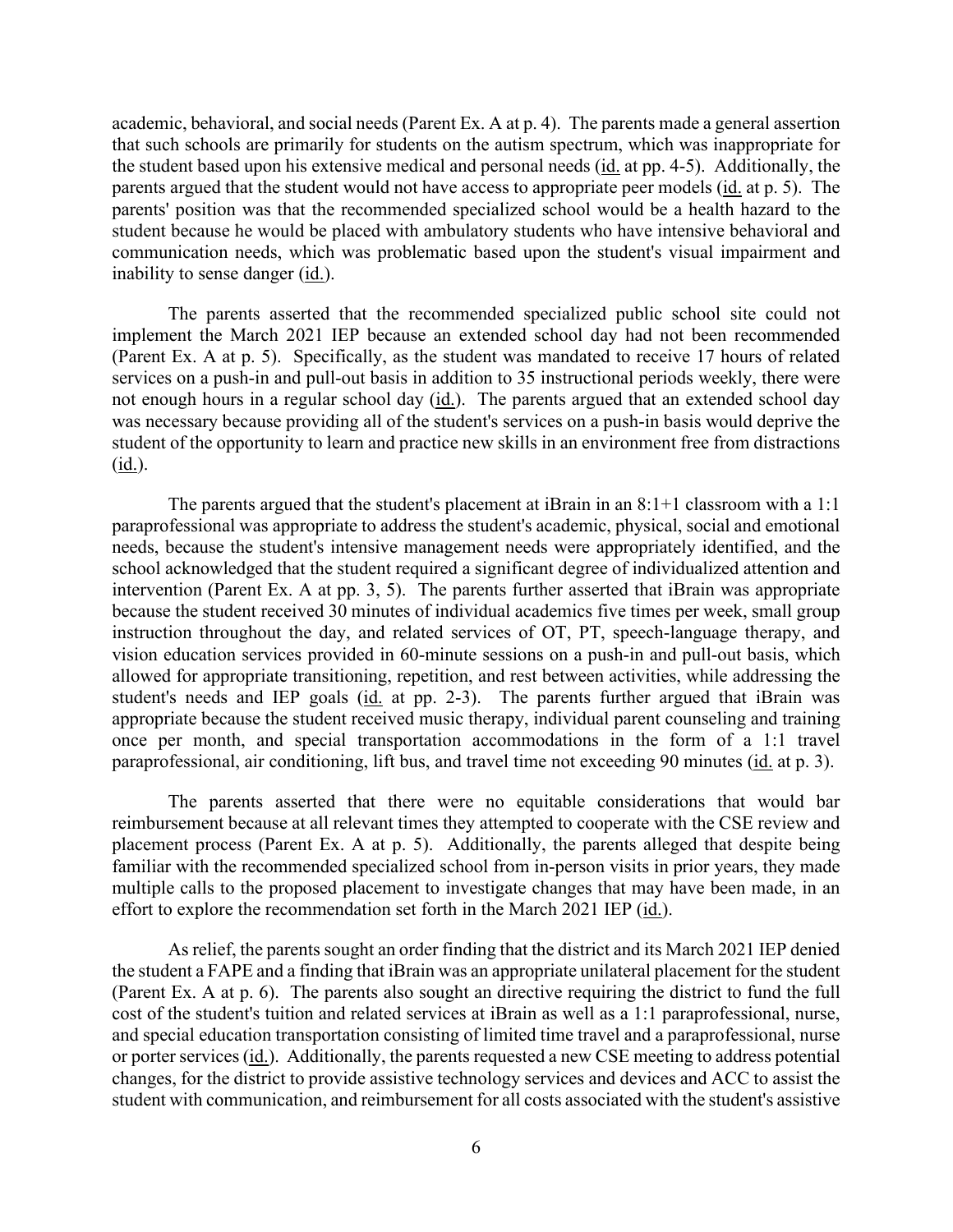technology device including as required service hours and accessories such as a mount (id.). Lastly, the parents desired attorneys' fees and recovery of all related disbursements as permitted by statute (id.).

#### **B. Impartial Hearing Officer Decision**

A pre-hearing conference was conducted by the IHO on August 12, 2021, and the parties and IHO reconvened to determine the student's pendency placement on August 18, 2021 (Tr. pp. 1-24). Immediately following the August 18, 2021 appearance, the IHO issued an interim decision on pendency, which determined that another IHO's final decision dated April 19, 2021 governed the student's pendency placement in this proceeding (Interim IHO Decision at p. 3; see Parent Ex. B at p. 4).<sup>[6](#page-6-0)</sup> The IHO directed the district to fund the student's attendance, related services, and special transportation at iBrain from the date the due process complaint notice was filed, until a final resolution of the matter was reached (Interim IHO Decision at p. 3). On September 17, 2021, an appearance commenced to address issues pertaining to a subpoena seeking documentary evidence (Tr. pp. 25-56). An impartial hearing on the merits commenced on October 19, 2021, and concluded on December 6, 2021, after three days of proceedings (Tr. pp. 57-330).

In a final decision dated January 23, 2022, the IHO found that the district's March 2021 IEP considered the student's strengths, weaknesses, management needs, and developed appropriate goals (IHO Decision at p. 9). The IHO acknowledged that the district recommended a 12-month program, but found it unnecessary to address the parents' claims regarding the need for an extended school day because the district indicated that it could provide the student with the services set forth in the March 2021 IEP during the regular school day (id. at pp. 8-9). The IHO ultimately found that the CSE's recommendation of a 6:1+1 classroom was the least restrictive environment in which the student could be successful and be able meet his goals (id.).

With regard to the district's refusal to provide music therapy on the student's IEP, the IHO determined that the district was not obligated to provide the same services as the program offered at iBrain and noted that the district incorporated many of the goals and aspects of music therapy in its recommended programming (IHO Decision at p. 9). The IHO also found that the recommendation made for group parent training and counseling was appropriate (id. at p. 8). Finally, the IHO decided that the district's failure to provide an assistive technology device did not deprive the student of educational benefits, as a device had been provided by the family (id.).

The IHO determined that based upon the testimony presented, the district could have implemented the program recommended by the March 2021 CSE (IHO Decision at p. 11). Although the IHO acknowledged that all students enrolled in the assigned public school had IEPs, the questions presented by the parents with regard to the student's class were speculative due to the student having never attended the assigned public school site (id. at p. 10). Accordingly, the IHO found that the March 2021 IEP was both procedurally and substantively appropriate for the

<span id="page-6-0"></span><sup>6</sup> The April 19, 2021 IHO decision that established the basis for the student's pendency placement in this case determined that the district did not present witnesses or arguments that it offered a FAPE, that iBrain was an appropriate unilateral placement for the student for the 2020-21 school year, and that the district was financially responsible for the costs of the tuition, related services, and special transportation associated with the student's enrollment at the unilateral placement (Parent Ex. B at p. 8).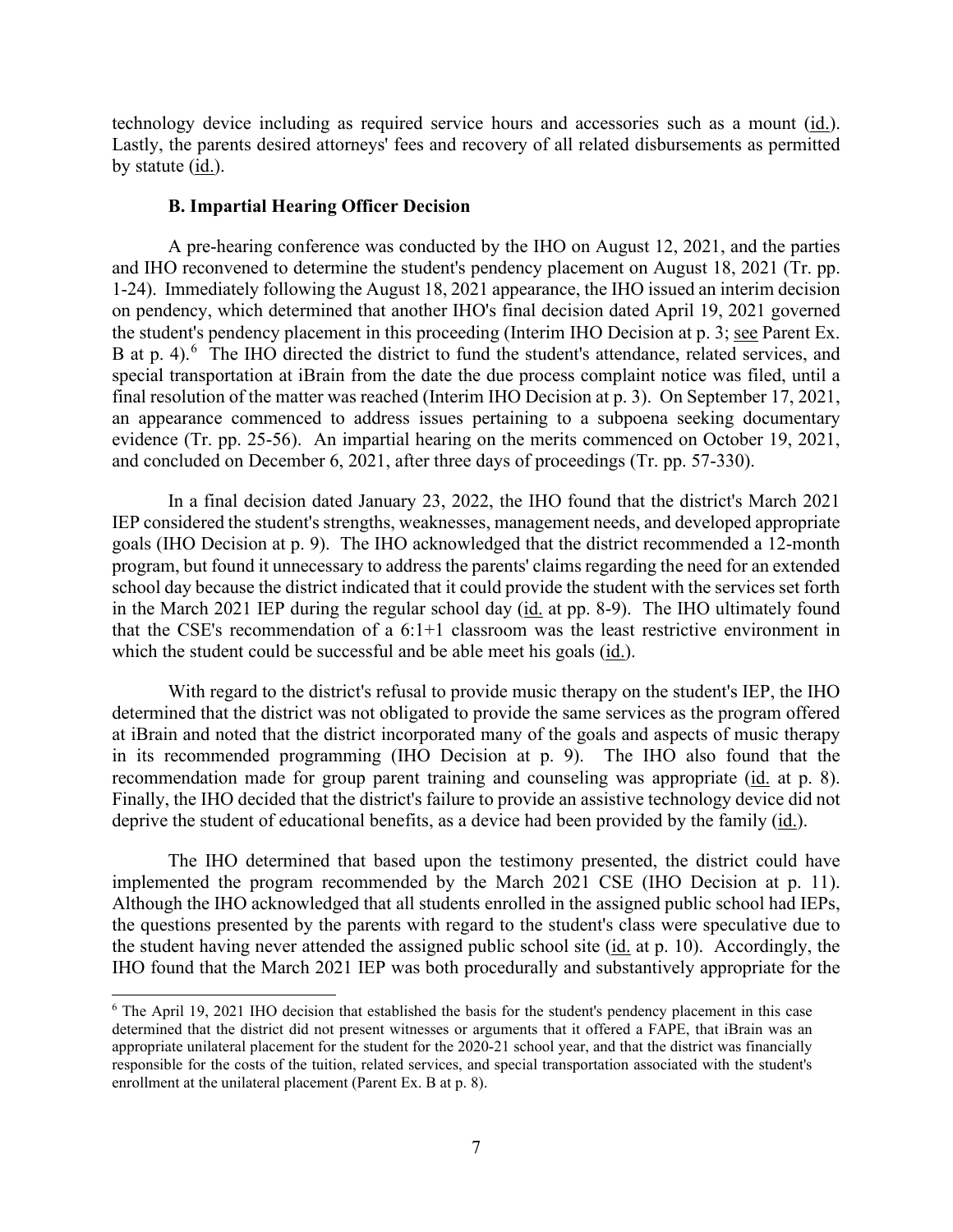student and that the parents' concerns did not rise to the level of the district having denied the student a FAPE (id. at pp. 10-11).

The IHO determined iBrain to be an appropriate placement because it provided the student with various related services, including PT, OT, speech-language therapy, music therapy, assistive technology, parent counseling and training, special transportation services, and the individualized supports and services necessary for the student to make progress (IHO Decision at pp. 13, 15-16). The IHO also found that iBrain provided direct one-to-one instruction that was "fine tuned for the individual" (id. at p. 13). While enrolled at iBrain during the 2021-22 school year, the student had been initially placed in a 6:1+1 classroom for students with highly intensive needs, but was moved to an 8:1:1 setting as he was later deemed to have significant management needs but did not require a "super high level" of support for communication (id. at pp. 13, 15).

Finally, regarding equitable considerations, the IHO found that there were no equitable considerations that would bar the parents from obtaining relief (IHO Decision at p. 15). The parents' request for tuition and transportation for the student's attendance at iBrain was denied based upon the determination that the district offered the student a FAPE (id. at p. 17). The March 2021 IEP was deemed valid until March 2022, so there was no reason to make changes or reconvene prior to that due date (id. at p. 16). However, the IHO found that because the student made progress with the assistive technology device, that was purchased by friends and family despite it not being their responsibility, the district was to provide reimbursement for the cost of such device (id. at p. 17).

#### **IV. Appeal for State-Level Review**

The parents appeal from the IHO's determination that the district offered the student a FAPE during the relevant period, as the recommended program and school had been previously deemed inappropriate and the district failed to establish that it was capable of implementing the program set forth in the March 2021 IEP.

The parents assert that the IHO should have found implementation impossible because without an extended school day the district would be mathematically unable to provide 17 hours of related services in 60-minute increments in a limited school day consisting of 45-minute periods in addition to the 35 instructional periods weekly. The parents also argue that the district did not establish that the assigned public school offered an extended school year as required, as testimony indicated that the school year began in September and the student's IEP mandated a start date of July 2021.[7](#page-7-0)

The parents assert that the inappropriateness of the placement was not speculative, but rather that it is a publicly available fact that the recommended specialized school places students with autism and behavioral issues in 6:1+1 classrooms. The parents argue that such classrooms are primarily for students classified with autism, making it an inappropriate class grouping for the

<span id="page-7-0"></span><sup>7</sup> Despite the parents' assertion that the March 2021 IEP mandates a start date in July 2021, the IEP has an implementation date of March 23, 2021 (Parent Ex. E at pp. 1, 36-37). Accordingly, as noted above, such IEP would only be in effect until March 2022, as indicated by the projected date of annual review being March 9,  $2022$  (id.).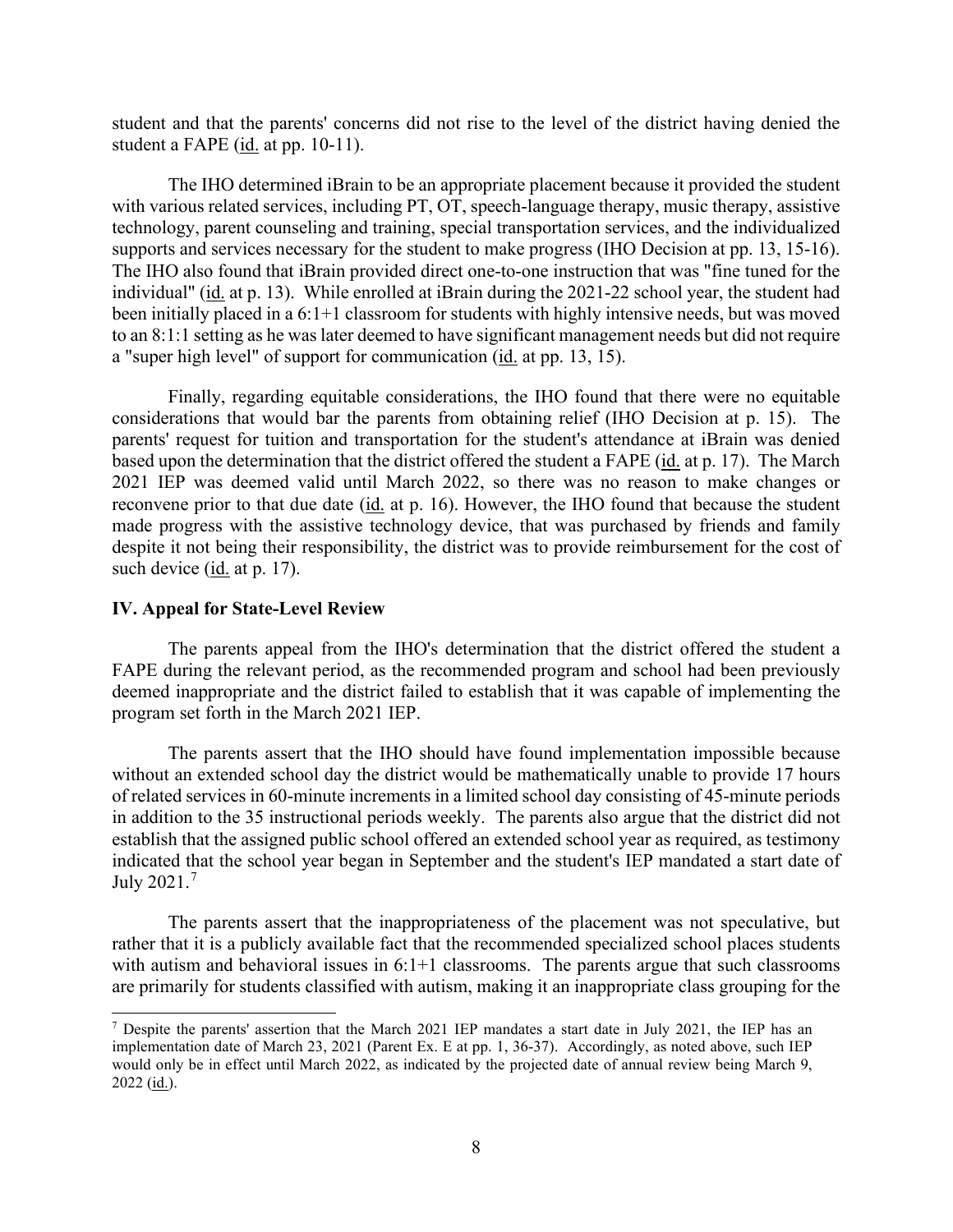student who is non-ambulatory, nonverbal and has a traumatic brain injury. They argue that the IHO disregarded testimony as to how such grouping would adversely affect the student, place him in danger, and be an obstacle to his learning. Further, the parents contend that the district did not meet its burden with respect to whether the student would be placed in a class at the recommended specialized school with students who had needs similar to their sons.

The parents allege that they did their "due diligence" by visiting the assigned public school in past years and then calling the school to determine what had changed; however, they were advised that the school only had 6:1+1 classrooms available in the building. The parents assert that their ability to assess whether the school and its facilities changed from past visits was impeded because they were unable to visit the physical location due to the COVID-19 pandemic. Regardless, it was the parents' position that the student did not need to attend the school before challenging the appropriateness of the placement.

The parents claim that the IHO erred in finding that the district's refusal to supply an assistive technology device, as referenced in the March 2021 IEP, did not rise to a denial of FAPE. The parents argue that because assistive technology had been an issue in the past, the district was on notice of its responsibility but ignored its obligation to provide the same. The parents maintain that their unilateral placement of the student at iBrain and purchase of an assistive technology device for him did not absolve the district of its obligation. Further, the parents argue that the IHO's order for reimbursement of the device did not cure the district's failure to implement the student's IEP.

The parents allege that the district's refusal to provide music therapy also constituted a denial of FAPE. The parents state that the IHO improperly disregarded the benefits and progress that the student received from music therapy and relied upon an unsupported argument that the goals targeted by music therapy could be addressed through other services. The parents allege that music therapy at iBrain is individualized to the student, and the assigned public school would not provide the same type of service.

As relief, the parents seek an order reversing the IHO's finding that the district provided the student a FAPE, while affirming the findings related to the appropriateness of iBrain, the equitable considerations favoring the parent, and the reimbursement of the cost of the student's assistive technology device. The parents continue to seek funding for all of the relief requested for tuition, related services, and transportation.

In its answer and cross appeal, the district responds with a denial of all of the material allegations in the parents' request for review and requests that the appeal be dismissed. First, the district argues that it offered a FAPE to the student during the relevant period. Specifically, with regard to the parents allegedly being denied an opportunity to visit the assigned public school and the school's inability to offer an extended school year, the district asserts that such claims were not contained in the parents' due process complaint notice and cannot now be raised for the first time on appeal. The district alleges that on appeal the parents did not contest that group parent training was appropriate, that the IEP contained appropriate management needs and goals, and that the related services were in the least restrictive environment for the student. The district argues that the IHO was correct in determining that the parents' extended school day claims were meritless, that the March 2021 IEP could be implemented in the assigned public school, and that the district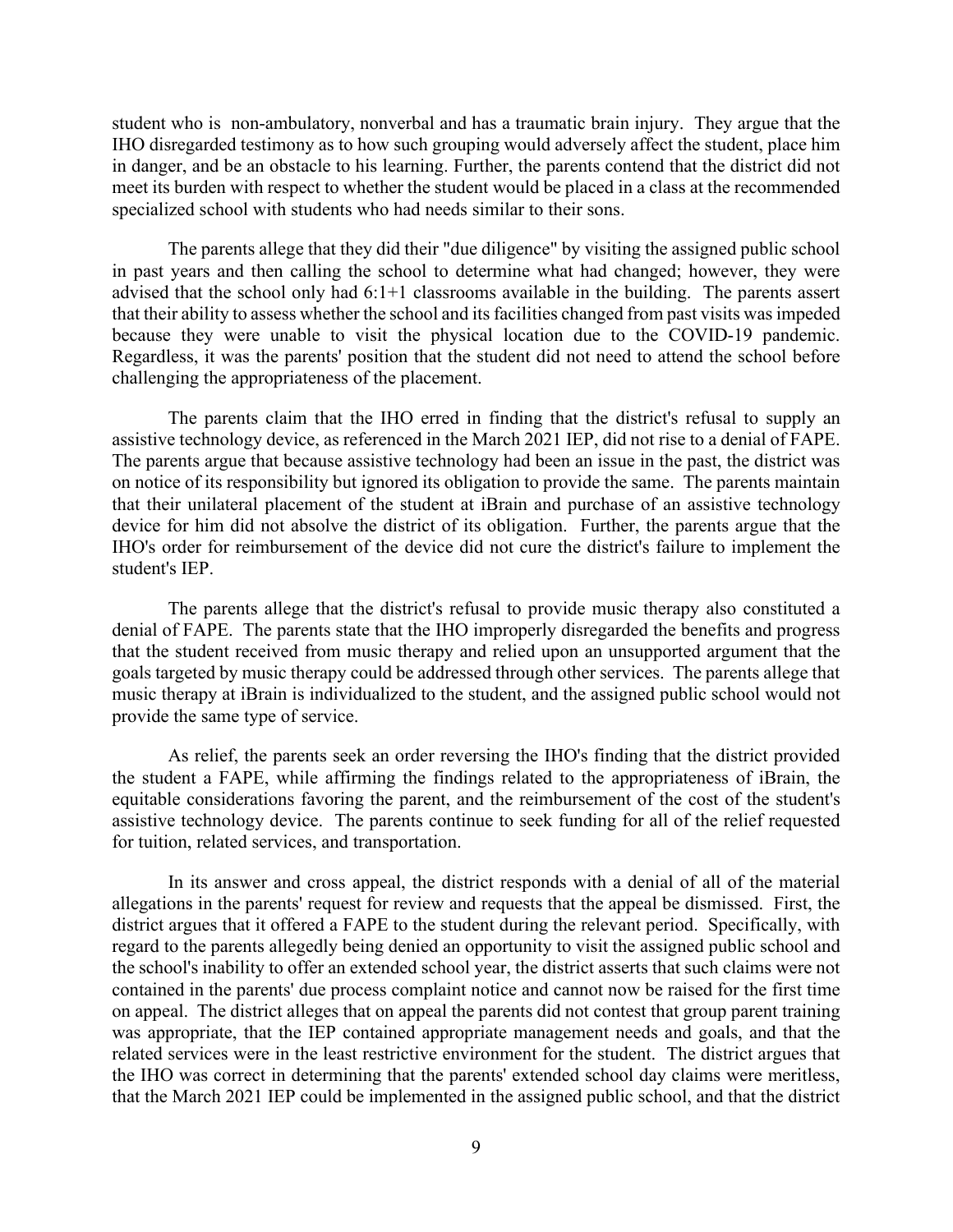is not obligated to duplicate the program that iBrain provided to the student. The district argues that the parents' claims regarding the functional grouping of the recommended class were speculative and without merit, as the student did not attend the school. The district also contends that no testimony reflected that the assigned public school was unable to provide an appropriate grouping for the student. Additionally, the district argues that the IHO erred by finding that equitable considerations favored the parents, as the ten-day notice was untimely, insufficient, and vague. Lastly, the district asserts that the IHO erred in ordering reimbursement for the assistive technology device that had been obtained by the parents while the student was enrolled at iBrain, requiring that portion of the IHO decision to be reversed.

The parents submit a reply and answer to the district's cross-appeal, in which they deny the district's allegations and reaffirm all of the arguments they made in their request for review. Specifically, the parents repeat their arguments associated with the March 2021 IEP and the district denying the student a FAPE, that the equities favor the parents, that the IHO's finding regarding the appropriateness of iBrain should be upheld, and that the IHO's reimbursement of the assistive technology device should be sustained.

#### **V. Applicable Standards**

Two purposes of the IDEA (20 U.S.C. §§ 1400-1482) are (1) to ensure that students with disabilities have available to them a FAPE that emphasizes special education and related services designed to meet their unique needs and prepare them for further education, employment, and independent living; and (2) to ensure that the rights of students with disabilities and parents of such students are protected (20 U.S.C. § 1400[d][1][A]-[B]; see generally Forest Grove Sch. Dist. v. T.A., 557 U.S. 230, 239 [2009]; Bd. of Educ. of Hendrick Hudson Cent. Sch. Dist. v. Rowley, 458 U.S. 176, 206-07 [1982]).

A FAPE is offered to a student when (a) the board of education complies with the procedural requirements set forth in the IDEA, and (b) the IEP developed by its CSE through the IDEA's procedures is reasonably calculated to enable the student to receive educational benefits (Rowley, 458 U.S. at 206-07; T.M. v. Cornwall Cent. Sch. Dist., 752 F.3d 145, 151, 160 [2d Cir. 2014]; R.E. v. New York City Dep't of Educ., 694 F.3d 167, 189-90 [2d Cir. 2012]; M.H. v. New York City Dep't of Educ., 685 F.3d 217, 245 [2d Cir. 2012]; Cerra v. Pawling Cent. Sch. Dist., 427 F.3d 186, 192 [2d Cir. 2005]). "'[A]dequate compliance with the procedures prescribed would in most cases assure much if not all of what Congress wished in the way of substantive content in an IEP'" (Walczak v. Fla. Union Free Sch. Dist., 142 F.3d 119, 129 [2d Cir. 1998], quoting Rowley, 458 U.S. at 206; see T.P. v. Mamaroneck Union Free Sch. Dist., 554 F.3d 247, 253 [2d Cir. 2009]). The Supreme Court has indicated that "[t]he IEP must aim to enable the child to make progress. After all, the essential function of an IEP is to set out a plan for pursuing academic and functional advancement" (Endrew F. v. Douglas Cty. Sch. Dist. RE-1, 580 U.S. \_\_, 137 S. Ct. 988, 999 [2017]). While the Second Circuit has emphasized that school districts must comply with the checklist of procedures for developing a student's IEP and indicated that "[m]ultiple procedural violations may cumulatively result in the denial of a FAPE even if the violations considered individually do not" (R.E., 694 F.3d at 190-91), the Court has also explained that not all procedural errors render an IEP legally inadequate under the IDEA (M.H., 685 F.3d at 245; A.C. v. Bd. of Educ. of the Chappaqua Cent. Sch. Dist., 553 F.3d 165, 172 [2d Cir. 2009]; Grim v. Rhinebeck Cent. Sch. Dist., 346 F.3d 377, 381 [2d Cir. 2003]). Under the IDEA, if procedural violations are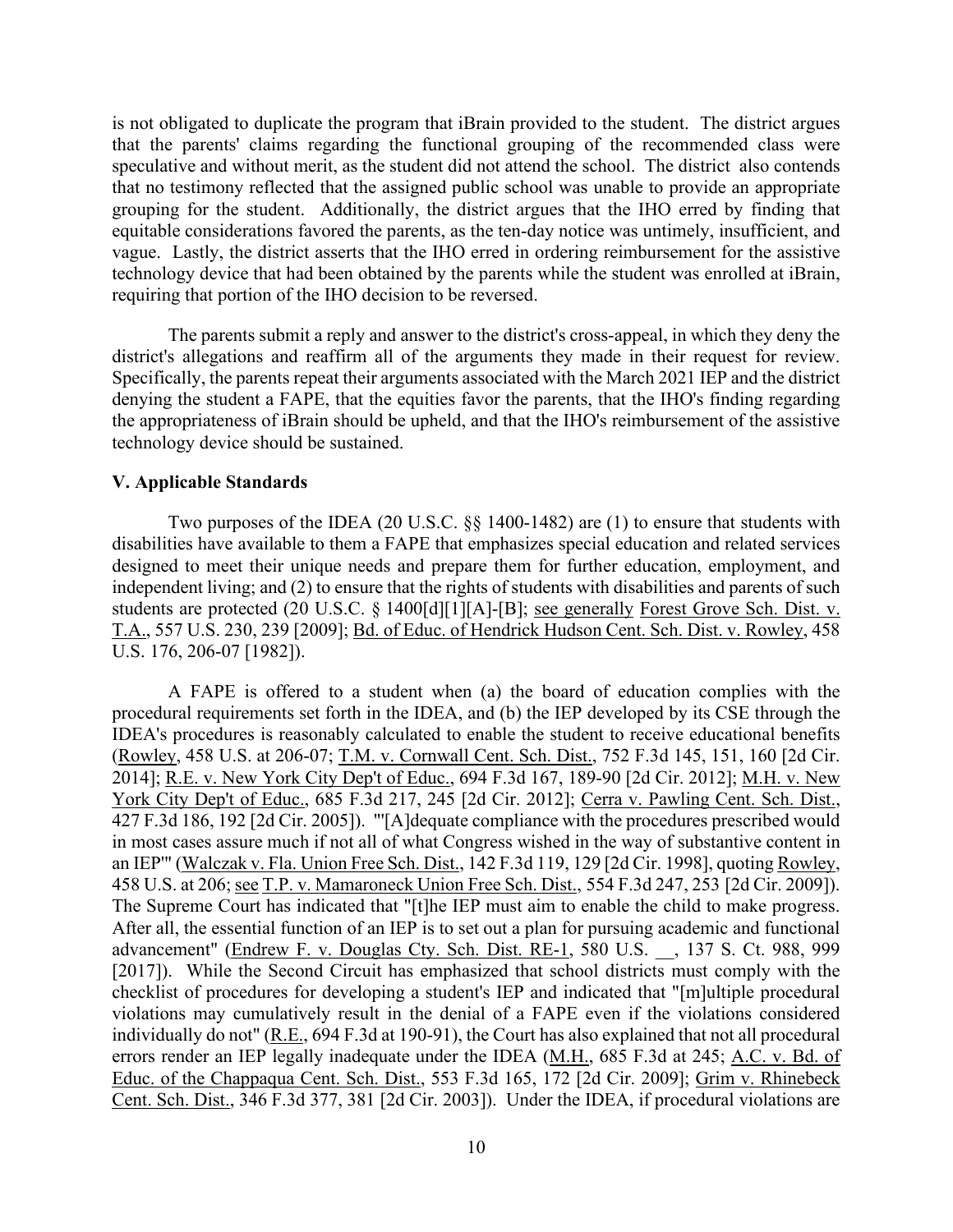alleged, an administrative officer may find that a student did not receive a FAPE only if the procedural inadequacies (a) impeded the student's right to a FAPE, (b) significantly impeded the parents' opportunity to participate in the decision-making process regarding the provision of a FAPE to the student, or (c) caused a deprivation of educational benefits (20 U.S.C. § 1415[f][3][E][ii]; 34 CFR 300.513[a][2]; 8 NYCRR 200.5[j][4][ii]; Winkelman v. Parma City Sch. Dist., 550 U.S. 516, 525-26 [2007]; R.E., 694 F.3d at 190; M.H., 685 F.3d at 245).

The IDEA directs that, in general, an IHO's decision must be made on substantive grounds based on a determination of whether the student received a FAPE (20 U.S.C. § 1415[f][3][E][i]). A school district offers a FAPE "by providing personalized instruction with sufficient support services to permit the child to benefit educationally from that instruction" (Rowley, 458 U.S. at 203). However, the "IDEA does not itself articulate any specific level of educational benefits that must be provided through an IEP" (Walczak, 142 F.3d at 130; see Rowley, 458 U.S. at 189). "The adequacy of a given IEP turns on the unique circumstances of the child for whom it was created" (Endrew F., 137 S. Ct. at 1001). The statute ensures an "appropriate" education, "not one that provides everything that might be thought desirable by loving parents" (Walczak, 142 F.3d at 132, quoting Tucker v. Bay Shore Union Free Sch. Dist., 873 F.2d 563, 567 [2d Cir. 1989] [citations omitted]; see Grim, 346 F.3d at 379). Additionally, school districts are not required to "maximize" the potential of students with disabilities (Rowley, 458 U.S. at 189, 199; Grim, 346 F.3d at 379; Walczak, 142 F.3d at 132). Nonetheless, a school district must provide "an IEP that is 'likely to produce progress, not regression,' and . . . affords the student with an opportunity greater than mere 'trivial advancement'" (Cerra, 427 F.3d at 195, quoting Walczak, 142 F.3d at 130 [citations omitted]; see T.P., 554 F.3d at 254; P. v. Newington Bd. of Educ., 546 F.3d 111, 118-19 [2d Cir. 2008]). The IEP must be "reasonably calculated to provide some 'meaningful' benefit" (Mrs. B. v. Milford Bd. of Educ., 103 F.3d 1114, 1120 [2d Cir. 1997]; see Endrew F., 137 S. Ct. at 1001 [holding that the IDEA "requires an educational program reasonably calculated to enable a child to make progress appropriate in light of the child's circumstances"]; Rowley, 458 U.S. at 192). The student's recommended program must also be provided in the least restrictive environment (LRE) (20 U.S.C. § 1412[a][5][A]; 34 CFR 300.114[a][2][i], 300.116[a][2]; 8 NYCRR 200.1[cc], 200.6[a][1]; see Newington, 546 F.3d at 114; Gagliardo v. Arlington Cent. Sch. Dist., 489 F.3d 105, 108 [2d Cir. 2007]; Walczak, 142 F.3d at 132).

An appropriate educational program begins with an IEP that includes a statement of the student's present levels of academic achievement and functional performance (see 34 CFR 300.320[a][1]; 8 NYCRR 200.4[d][2][i]), establishes annual goals designed to meet the student's needs resulting from the student's disability and enable him or her to make progress in the general education curriculum (see 34 CFR 300.320[a][2][i], [2][i][A]; 8 NYCRR 200.4[d][2][iii]), and provides for the use of appropriate special education services (see 34 CFR 300.320[a][4]; 8 NYCRR 200.4[d][2][v]).<sup>[8](#page-10-0)</sup>

<span id="page-10-0"></span><sup>&</sup>lt;sup>8</sup> The Supreme Court has stated that even if it is unreasonable to expect a student to attend a regular education setting and achieve on grade level, the educational program set forth in the student's IEP "must be appropriately ambitious in light of his [or her] circumstances, just as advancement from grade to grade is appropriately ambitious for most children in the regular classroom. The goals may differ, but every child should have the chance to meet challenging objectives" (Endrew F., 137 S. Ct. at 1000).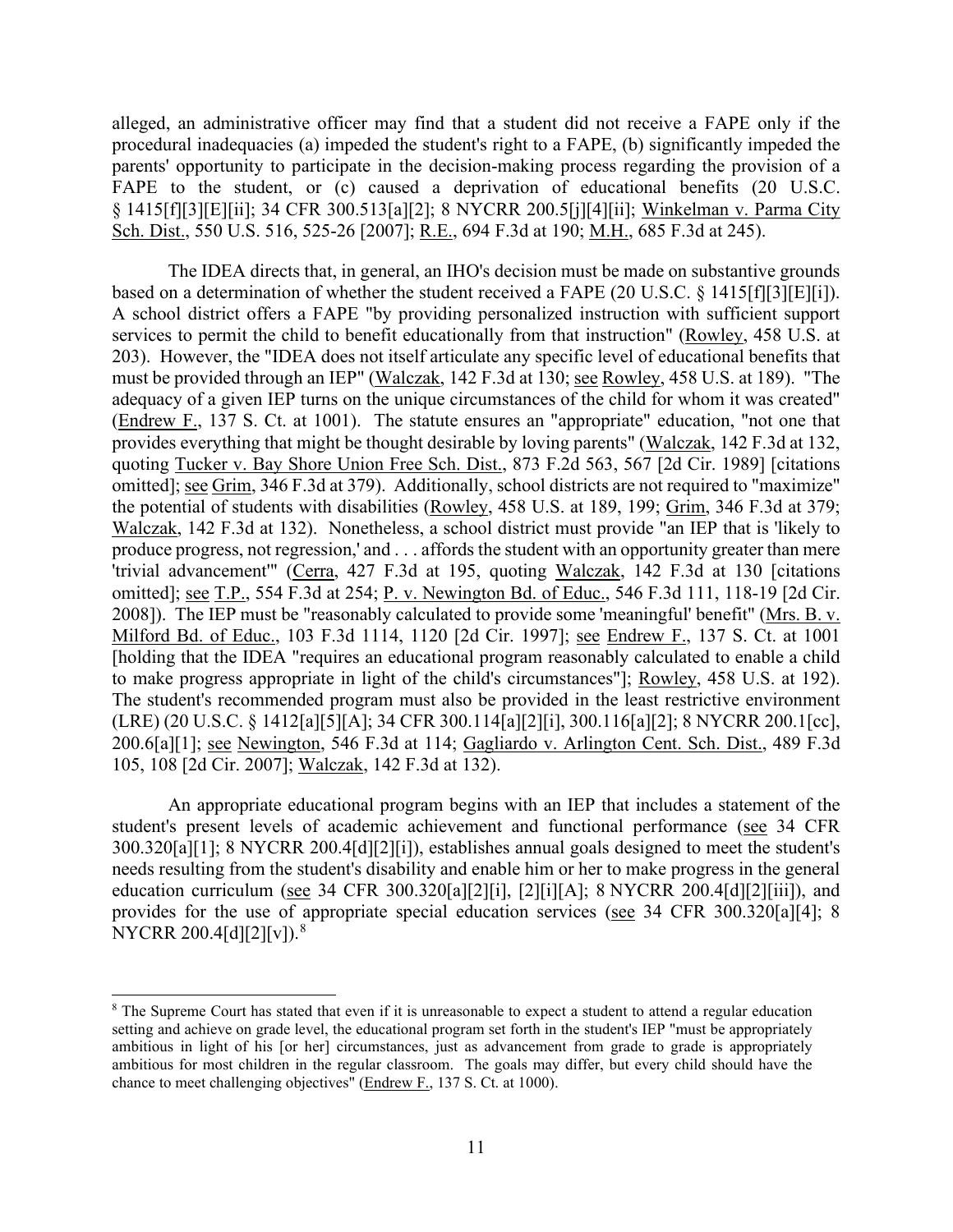A board of education may be required to reimburse parents for their expenditures for private educational services obtained for a student by his or her parents, if the services offered by the board of education were inadequate or inappropriate, the services selected by the parents were appropriate, and equitable considerations support the parents' claim (Florence County Sch. Dist. Four v. Carter, 510 U.S. 7 [1993]; Sch. Comm. of Burlington v. Dep't of Educ., 471 U.S. 359, 369- 70 [1985]; R.E., 694 F.3d at 184-85; T.P., 554 F.3d at 252). In Burlington, the Court found that Congress intended retroactive reimbursement to parents by school officials as an available remedy in a proper case under the IDEA (471 U.S. at 370-71; see Gagliardo, 489 F.3d at 111; Cerra, 427 F.3d at 192). "Reimbursement merely requires [a district] to belatedly pay expenses that it should have paid all along and would have borne in the first instance" had it offered the student a FAPE (Burlington, 471 U.S. at 370-71; see 20 U.S.C. § 1412[a][10][C][ii]; 34 CFR 300.148).

The burden of proof is on the school district during an impartial hearing, except that a parent seeking tuition reimbursement for a unilateral placement has the burden of proof regarding the appropriateness of such placement (Educ. Law  $\S$  4404[1][c]; <u>see R.E.</u>, 694 F.3d at 184-85).

#### **VI. Discussion**

#### **A. Preliminary Matters**

#### **1. Scope of Impartial Hearing**

Before turning to the merits of the parents' appeal, it is necessary to examine which claims are before me for review. The IDEA and its implementing regulations provide that a party requesting an impartial hearing may not raise issues at the impartial hearing that were not raised in its original due process complaint notice unless the other party agrees (20 U.S.C. § 1415[f][3][B]; 34 CFR 300.508[d][3][i], 300.511[d]; 8 NYCRR 200.5[i][7][i][a]; [j][1][ii]), or the original due process complaint is amended prior to the impartial hearing per permission given by the IHO at least five days prior to the impartial hearing (20 U.S.C. § 1415[c][2][E][i][II]; 34 CFR 300.507[d][3][ii]; 8 NYCRR 200.5[i][7][b]).

With regard to the parents' arguments relating to the school's inability to offer an extended school year, the district argues that such claims are raised for the first time in the request for review (see Answer and Cross Appeal  $\P$  7, [9](#page-11-0)).<sup>9</sup> The district asserts that the parents' due process complaint notice "cannot be reasonably read" to contain these allegations, making them beyond the scope of the impartial hearing and this appeal (id.). Here, the parents' due process complaint notice made references to an extended school year, the March 2021 IEP clearly recommended a twelve-month academic school year, and the student's parent acknowledged on the record that the

<span id="page-11-0"></span><sup>9</sup> In the alternative, the district argues that such an allegation appears to be based upon a statement made by the district's assistant principal during the hearing, in which he stated that the 2021-22 school year began on September 13, 2021 and ended on June 27, 2022, causing the parents to assert that an extended school year would not be provided (Tr. pp. 198-199; Answer and Cross Appeal ¶ 9). The district argues that such testimony was an inadvertent mistake, that should be disregarded as the assistant principal also indicated that the school was able to implement the student's IEP (Answer and Cross Appeal ¶ 9). Even further, it was argued that the assistant principal's testimony could not be used to challenge the March 2021 IEP as it occurred after the parents rejected the same and made the decision to place the student at iBrain for the 2021-22 school year  $(id.)$ .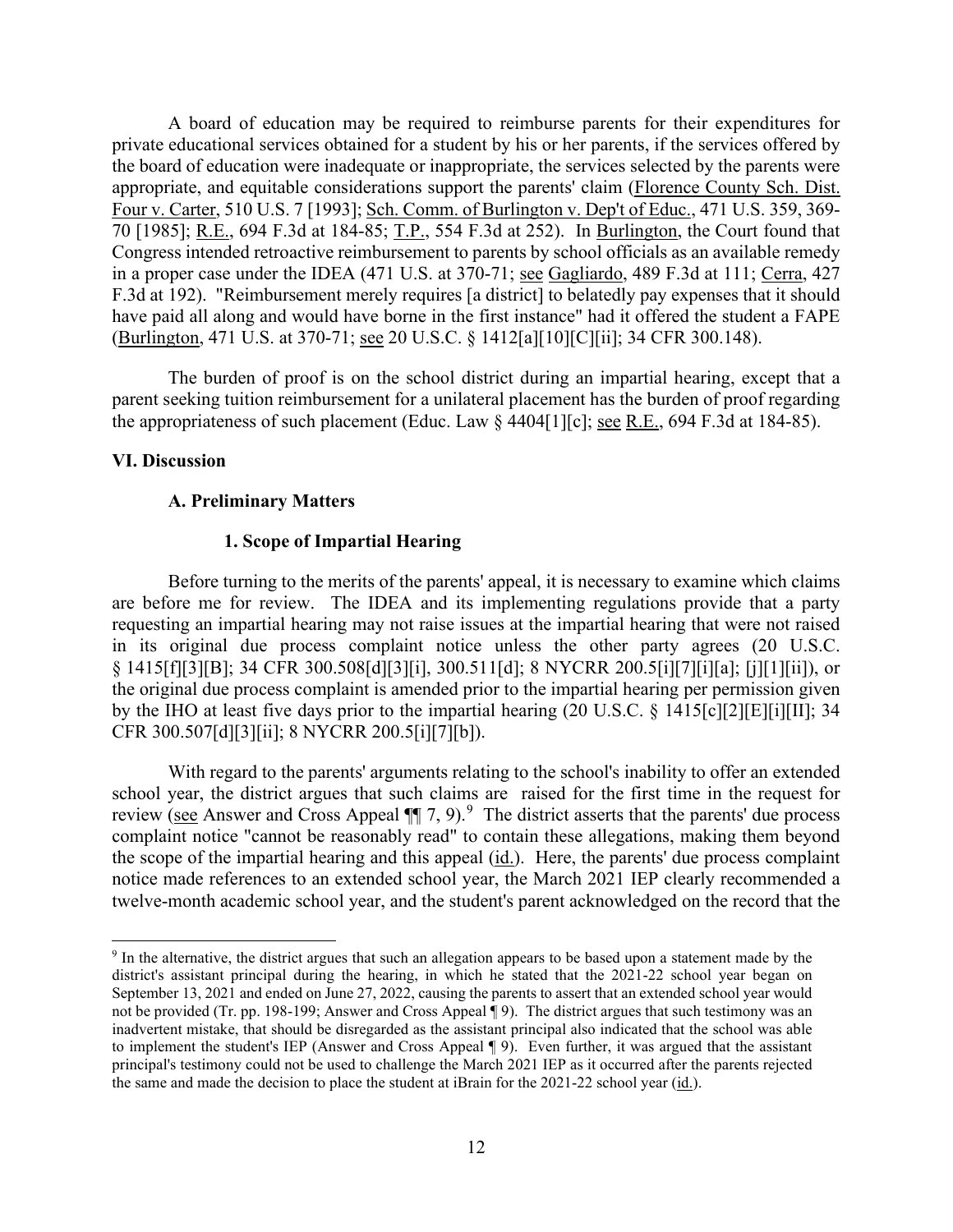district recommended the same (Tr. p. 316; see Parent Exs. A; E at pp. 38, 45). However, now on appeal the parents argue that the district did not establish that the assigned public school offered an extended school year (Req. for Rev ¶ 21). Review of the evidence in the hearing record shows that the parents did not seek the district's agreement to expand the scope of the impartial hearing to include issues relating to an alleged failure to provide an extended school year. Further, the parents did not file an amended due process complaint notice to add this claim, nor can it be said that the district "opened the door" to this claim by raising evidence as a defense to claims that were not identified in the due process complaint notice (M.H., 685 F.3d at 250-51). Therefore, I will not review this issue.

For the same reason, the parents' alleged inability to visit the assigned public school will not be addressed herein, as it is also being raised for the first time on appeal.<sup>[10](#page-12-0)</sup> The parents' due process complaint notice states as follows, "[p]arents were familiar with the recommended school placement [district 75] program from in-person visits in prior school years, but also made multiple calls to the proposed placement to investigate what, if any, changes had been made as part of their effort to explore the [district's] recommendation for this school year, but ultimately determined it was not safe or appropriate for [the student]" (Parent Ex. A at p. 5). The due process complaint notice made no allegation that the parents were prohibited from visiting the assigned public school (see Parent Ex. A). However, the parents' request for review states that the COVID-19 pandemic prevented a physical visit to the school location (Req. for Rev. ¶ 20). The district argues that although the parents allege that the school was denying visitors, the parents did not indicate that they ever requested such appointment or were denied an opportunity to have one (Answer and Cross Appeal ¶ 8). In their reply, the parents state that the due process complaint notice alleged that they tried to contact the school location multiple times to investigate whether it was appropriate, therefore it does not matter that they did not explicitly indicate in their due process complaint notice that they were denied an opportunity to visit the assigned public school during the 2021-22 school year (Reply and Answer to Cross Appeal ¶¶ 10-11).

The parents appear to admit that such issue was not initially raised by arguing, that "[i]t does not matter that [p]arents did not explicitly plead in the [due process complaint] that they were denied an opportunity to visit the school location this year; they alleged that the school location was inappropriate, gave numerous and detailed examples for why they believed so, and that [sic] stated they are familiar with the school" (id.  $\P$  10). There is no evidence in the record to establish that the parents sought the district's agreement to expand the scope of the impartial hearing to include such issue and there was no amended due process complaint notice filed to address such claim. In fact, it appears that the parents' statements in their due process complaint notice regarding previous school visits appear to be offered to support a finding that equitable considerations would weigh in their favor in terms of their cooperation with the CSE process. Based upon this, and the fact that the district does not appear to have "opened the door" to this claim, it will not be reviewed on appeal.

<span id="page-12-0"></span><sup>&</sup>lt;sup>10</sup> Even before the public health crisis brought on the COVID-19 pandemic, SROs and courts have long held that "inability [of a parent] to visit the classroom to form an opinion as to its appropriateness is not itself a procedural defect" (S.F. v. New York City Dep't of Educ., 2011 WL 5419847, at \*13 [S.D.N.Y. Nov. 9, 2011]) and the same may be said of a consultant hired by a parent to conduct a similar site visit (see C.M. v. Mount Vernon City Sch. Dist, 2020 WL 3833426 [S.D.N.Y. July 8, 2020]).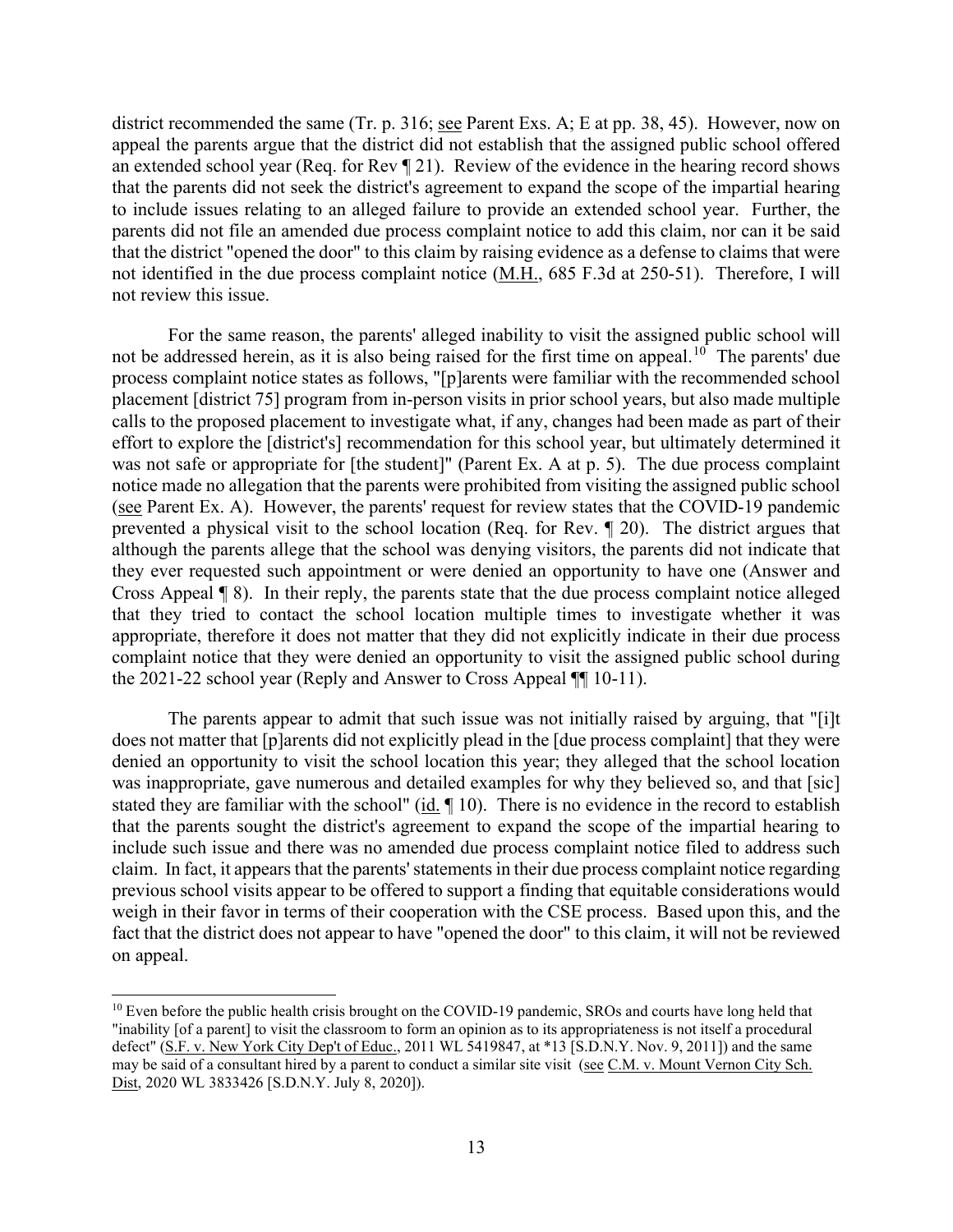#### **2. Scope of Review**

State regulation governing practice before the Office of State Review requires that the parties set forth in their pleadings "a clear and concise statement of the issues presented for review and the grounds for reversal or modification to be advanced, with each issue numbered and set forth separately," and further specify that "any issue not identified in a party's request for review, answer, or answer with cross-appeal shall be deemed abandoned and will not be addressed by a State Review Officer" (8 NYCRR 279.8[c][2], [4]; see 8 NYCRR 279.4[a]). An IHO's decision is final and binding upon the parties unless appealed to a State Review Officer (34 CFR 300.514[a]; 8 NYCRR200.5[j][5][v]).

In the parents' due process complaint notice it was alleged that individual parent counseling and training was necessary, but the IHO rejected such argument on the grounds that group parent counseling and training was appropriate (Parent Ex. A at p. 4; IHO Decision at p. 8). On appeal, the parents did not re-assert such arguments relating to individual parent counseling and training. As such, those findings have become final and binding on the parties and will not be reviewed on appeal (34 CFR 300.514[a]; 8 NYCRR 200.5[j][5][v]; see M.Z. v. New York City Dep't of Educ., 2013 WL 1314992, at \*6-\*7, \*10 [S.D.N.Y. Mar. 21, 2013])

Similarly, the parents asserted in the due process complaint notice that assistive technology services were not recommended for the student by the district (Parent Ex. A at pp. 3- 4). However, the March 2021 IEP provided two 60-minute sessions per week of individual assistive technology services(Tr. pp. 127-128, 166; Parent Ex. E at p. 37). The school psychologist also testified that the student needed assistive technology services to communicate (Tr. p. 167). Accordingly, on appeal there does not appear to be a dispute remaining with regard to assistive technology services, but rather one remains with respect to which party should bear fiscal responsibility for provision of the student's assistive technology device (see Req. for Review).

Although the district asserts in its closing brief that the parents failed to show that iBrain was an appropriate placement for the student, such argument was abandoned by the district on appeal (see Dist. Ex. 18 at pp. 16-18; see Answer and Cross Appeal). In fact, neither party challenged any portion of the IHO's finding that iBrain was an appropriate unilateral placement for the student making the same final and binding on the parties. Therefore, the IHO's finding that iBrain was an appropriate unilateral placement for the student need not be addressed herein.

Accordingly, the threshold issue remaining to be addressed on appeal is whether the IHO was correct in determining that the district offered the student a FAPE. If not, a review of whether equitable considerations favored the parents is warranted. Lastly, it must be decided whether the relief granted by the IHO, namely reimbursement by the district for a parentally purchased assistive technology device, was appropriate given her determination that the district offered the student a FAPE.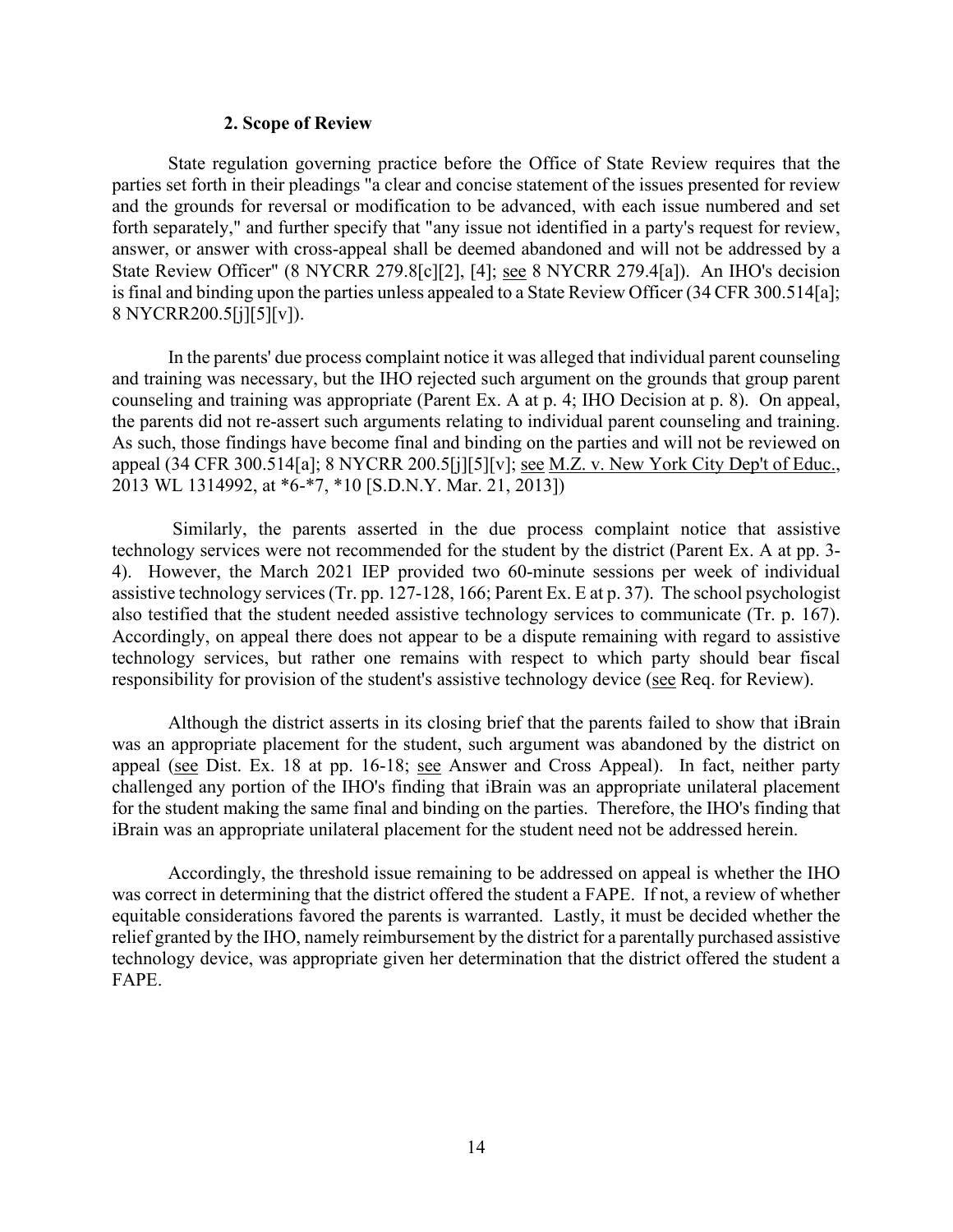#### **B. March 2021 IEP**

#### **1. Music Therapy as a Related Service**

The parents appeal the IHO's finding that the district offered the student a FAPE despite not including music therapy as a related service in the student's March 2021 IEP and assert that the student greatly benefitted from the music therapy provided at iBrain (Req. for Rev. ¶¶ 6, 39- 42; Reply and Answer ¶ 15). The district asserts that the IHO's determination regarding music therapy should be sustained because the student's needs that were addressed by music therapy at iBrain were targeted by appropriate goals, services and supports included in the district's March 2021 IEP (Answer and Cross Appeal ¶¶ 11-12).

As discussed above, the student is nonverbal and non-ambulatory, and has received diagnoses of a traumatic brain injury, bilateral periventricular leukomalacia, cerebral palsy, quadriplegia with dystonia, gastroesophageal reflux disease, infantile spasms, and a seizure disorder (Tr. p. 288, Parent Ex. D at pp. 1-28; E at pp. 1-19; Dist. Ex. 1 at pp. 1-2; 4 at p. 1; 6 at pp. 1-2). Due to the student's limitations, he has a short attention span, has difficulty concentrating on on-task behaviors and memorizing steps and directions, has limited motor movements, fatigues easily, and has experienced challenges with learning new skills (Tr. pp. 109, 121; Parent Ex. D at p. 1; Dist. Ex. 6 at pp. 1-2). According to the March 2021 iBrain IEP, the student's physical health was deemed to impact both his intellectual and cognitive potential, with his progress being dictated by his physical health and well-being (Parent Ex. D at p. 1). The student's most common mode of communication was through visual eye gaze, but he also communicated by way of touch, looking, smiling, laughing, crying, using facial expressions, and vocalizing (id. at pp. 1-5). The student uses a PRC eye gaze device to assist with communication, as well as high and low-tech AAC devices (see Dist. Ex. 3 at pp. 1-2; see generally Parent Exs. D; E at pp. 8-9, 14).

According to the district's March 2021 IEP, the student was recommended to receive three 60-minute sessions per week of individual music therapy and one 60-minute session per week of music therapy in a group at iBrain (Parent Ex. E at p. 11).<sup>[11,](#page-14-0) [12](#page-14-1)</sup> The March 2021 IEP indicated that the student's music therapy focused on improving his sensory processes, motor functioning skills, self-expression and communication (id.). The IEP reflected that the student became "extremely happy and excited in the presence of live music" and explained that "[d]ue to [the student's] high levels of responsiveness to the therapeutic aspects of music, working toward skills he ha[d] demonstrated difficulty within other contexts within a music therapy setting c[ould] be beneficial" (id.). Additionally, the March 2021 IEP indicated that the student could become easily distracted by surroundings and required maximum verbal and live musical support to redirect attention and

<span id="page-14-0"></span><sup>&</sup>lt;sup>11</sup> When drafting the student's 2021-22 IEP, the March 2021 CSE relied heavily on the present levels of performance contained in the March 2021 iBrain IEP (compare Parent Ex. E at pp. 1-19 with Parent Ex. D at pp. 1-25).

<span id="page-14-1"></span> $12$  The evidence in the hearing record indicated that the student had not previously received music therapy services, rather, the recommendation for music therapy in the March 2021 iBrain IEP was in response to the student's "high level of responsiveness and motivation to music therapy services as demonstrated in assessment" (Parent Exs. B at p. 4; D at p. 43).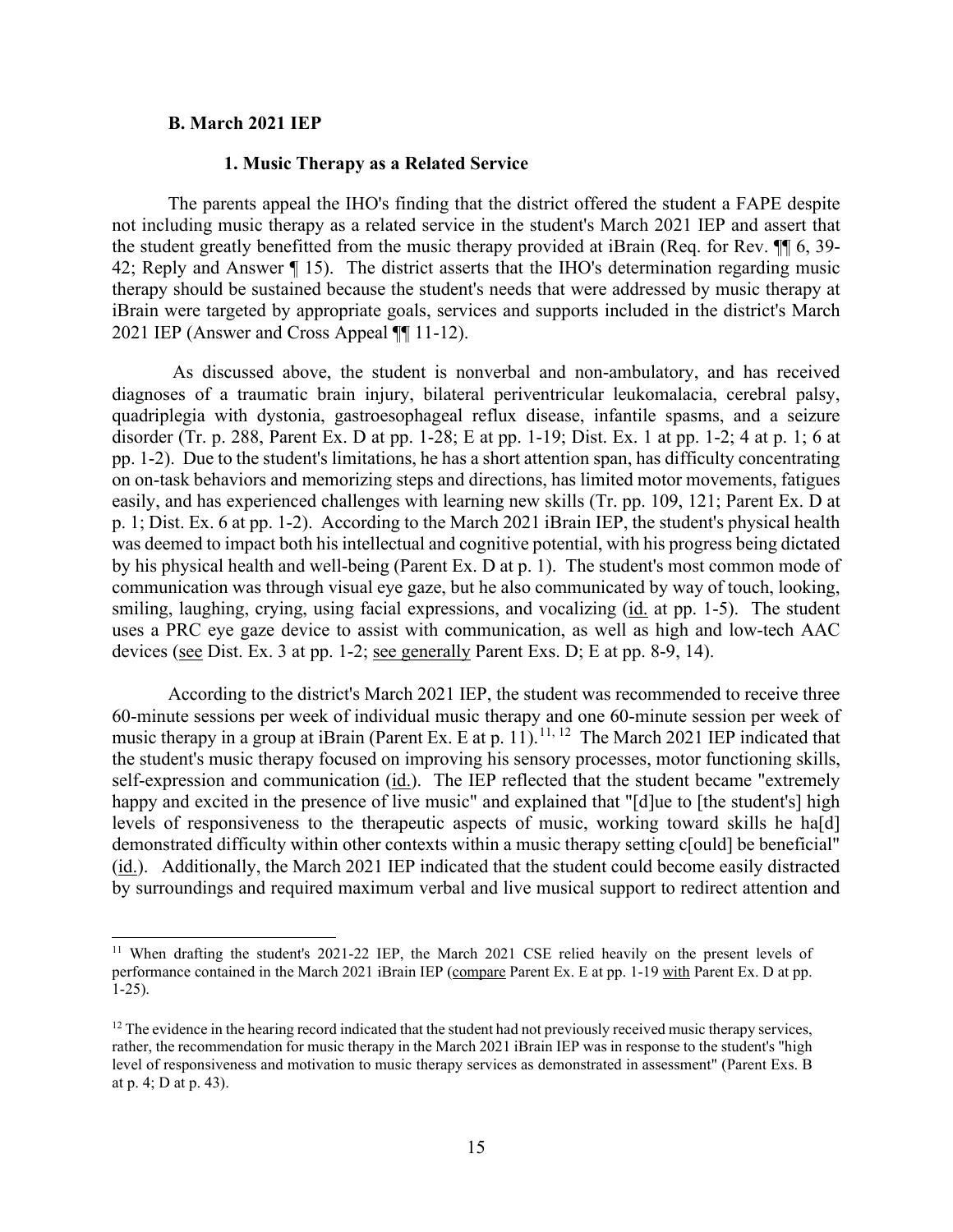noted that on some days his energy level was low, and he needed extra live musical support to complete musical tasks (id. at pp. 11-12).

Furthermore, information presented during the March 2021 CSE meeting indicated that the student's music therapy goals targeted: sensory motor - to improve the movement in his upper extremities; cognitive - to improve turn taking and create music with peers and familiar adults; speech and language - to increase communication to interact more with peers and adults; and noted that the student had improved his finger isolation via strumming his guitar (id. at p. 13). Specifically, according to the March 2021 iBrain IEP, the annual goals developed for music therapy included: to improve movement of upper extremities to actively participate within the context of music therapy with the short term objectives of keeping his head in a lifted position and increasing mobility in both arms to play musical instruments; to increase active participation in interpersonal interactions with corresponding short term objectives to improve turn-taking, and to create music with peers and familiar adults; and to increase expressive communication skills with corresponding short term objectives of responding to prompts using a device, body language or facial expression and to comment within the session (Parent Ex. D at p. 42).

Despite the parents' assertion that the student required music therapy in order to receive a FAPE, review of the district's March 2021 IEP showed that the areas and skills targeted during music therapy were addressed by related services, annual goals and management needs (see Parent Ex. E). Specifically, the March 2021 CSE recommended the student attend a 12-month program in a 6:1+1 special class in a specialized school along with the related services of two 60-minute sessions of individual assistive technology services per week, five 60-minute sessions per week of individual OT, five 60-minute sessions per week of individual PT, one 60-minute session per month of group parent counseling/training, five 60-minute sessions per week of individual speechlanguage therapy, school nurse services as needed, a full time, individual health paraprofessional, and supports for school personnel on behalf of the student (Tr. pp. 106-107, Parent Ex. E at pp. 36-37). The district's March 2021 IEP contained annual goals designed to improve the student's: ability to bear weight in his upper extremities; functional grasp and reach; attention; functional endurance and active reaching; participation in family, school and community events; communication skills; functional communication with peers and adults; and his social/pragmatic communication skills (Parent Ex. E at pp. 21-35). Additionally, the district's March 2021 IEP identified the following human, environmental, and material management needs of the student including but not limited to: a 1:1 paraprofessional; aided language stimulation; model what is being demanded with repetition; repetitive additional processing time; repetition of verbal cues with physical cues to increase comprehension; increased wait time to process information; modeling, verbal, visual and gestural cues; repetition; verbal cues, praise and sufficient motivation to remain engaged and interested in activity; skilled manual prompting for the facilitation of appropriate movement patterns; one-on-one instruction using direct instructional model; highly structured small classroom with less stimulus from visual and auditory distractions; direct instruction; multisensory supports; sensory breaks during instruction; repeated instruction; brief rest breaks every 15-20 minutes to avoid fatigue; a quiet non-distracting environment to minimize distraction; access to a communication device and assistive technology devices to participate and interact in school activities; have his interests (i.e., music; socializing; sports; stories/books; slapstick comedy) incorporated into his school day in order to maximize his interest and make skills relevant to his future; access to an instructional laptop with software to support literacy and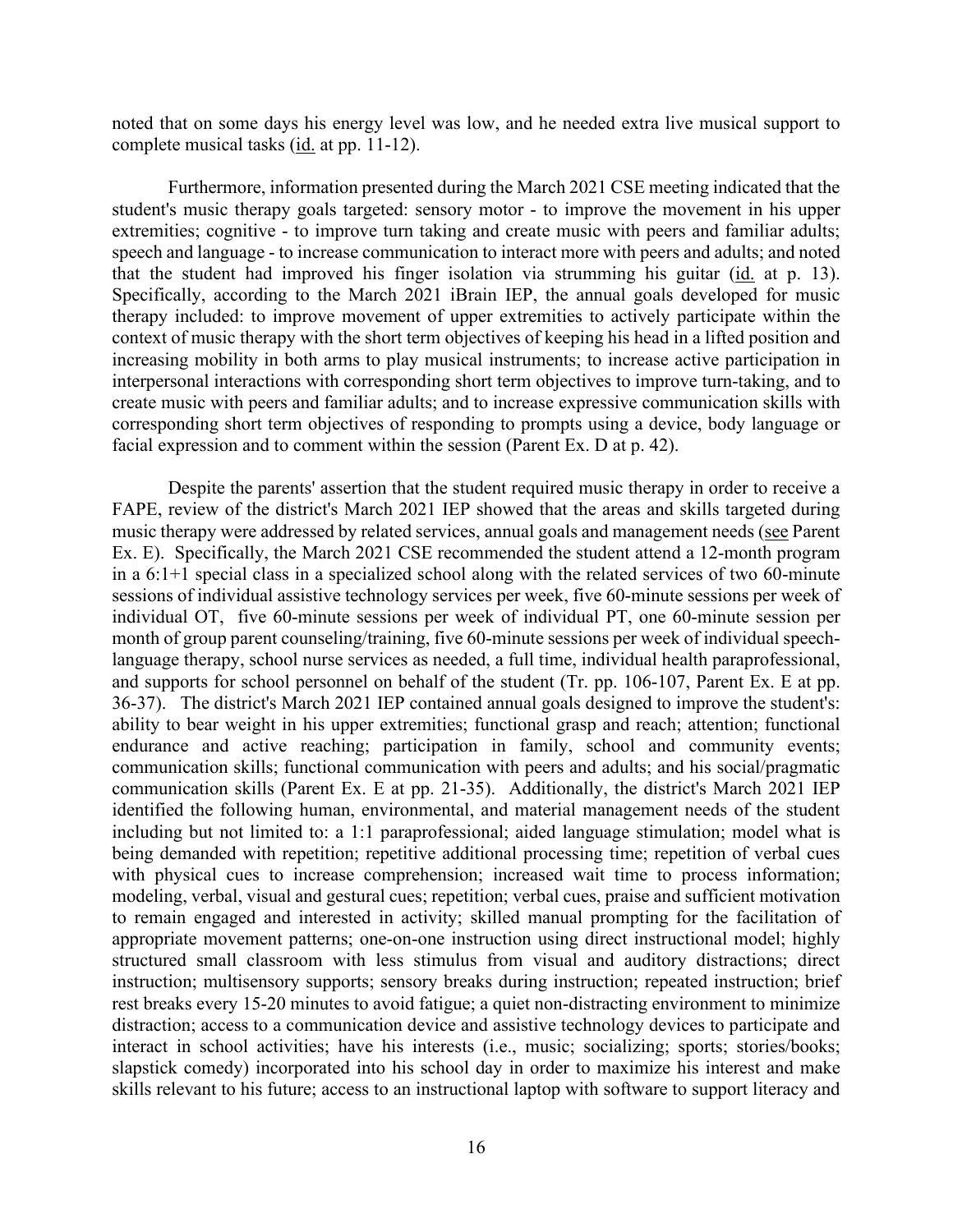math skills; sit to stand or prone for standing program; activity chair, gait trainer, and adaptive tricycle (id. at pp. 18-19).

An IEP must include a statement of the related services recommended for a student based on such student's specific needs (8 NYCRR 200.6[e]; see 20 U.S.C. § 1414[d][1][A][i][IV]; 34 CFR 300.320[a][4]). "Related services" is defined by the IDEA as "such developmental, corrective, and other supportive services . . . as may be required to assist a child with a disability to benefit from special education" and includes psychological services as well as "recreation, including therapeutic recreation" (20 U.S.C. § 1401[26][A] [emphasis added]; see 34 CFR 300.34[a]; 8 NYCRR 200.1[qq]).

Although it is undisputed that iBrain recommended that the student receive music therapy during the 2021-22 school year (Parent Ex. D at pp. 1, 43, 49), comparisons of a unilateral placement to the public placement are not a relevant inquiry when determining whether the district offered the student a FAPE; rather, it must be determined whether or not the district established that it complied with the procedural requirements set forth in the IDEA and State regulations with regard to the specific issues raised in the due process complaint notice, and whether the IEP developed by its CSE through the IDEA's procedures was substantively appropriate because it was reasonably calculated to enable the student to receive educational benefits—irrespective of whether the parent's preferred program was also appropriate (Rowley, 458 U.S. at 189, 206-07; R.E, 694 F.3d at 189-90; M.H., 685 F.3d at 245; Cerra, 427 F.3d at 192; Walczak, 142 F.3d at 132; see R.B. v. New York City Dep't. of Educ., 2013 WL 5438605 at \*15 [S.D.N.Y. Sept. 27, 2013] [explaining that the appropriateness of a district's program is determined by its compliance with the IDEA's requirements, not by its similarity (or lack thereof) to the unilateral placement], aff'd, 589 Fed. App'x 572 [2d Cir. Oct. 29, 2014]; M.H. v. New York City Dep't. of Educ., 2011 WL 609880, at \*11 [S.D.N.Y. Feb. 16, 2011] [finding that "'the appropriateness of a public school placement shall not be determined by comparison with a private school placement preferred by the parent'"], quoting M.B. v. Arlington Cent. Sch. Dist., 2002 WL 389151, at \*9 [S.D.N.Y. Mar. 12, 2002]; see also Angevine v. Smith, 959 F.2d 292, 296 [D.C. Cir. 1992] [noting the irrelevancy comparisons that were made of a public school and unilateral placement]; B.M. v. Encinitas Union Sch. Dist., 2013 WL 593417, at \*8 [S.D. Cal. Feb. 14, 2013] [noting that "'[e]ven if the services requested by parents would better serve the student's needs than the services offered in an IEP, this does not mean that the services offered are inappropriate, as long as the IEP is reasonably calculated to provide the student with educational benefits'"], quoting D.H. v. Poway Unified Sch. Dist., 2011 WL 883003, at \*5 [S.D. Cal. Mar. 14, 2011]).

The district's school psychologist testified that although music therapy is more individualized than music offered to students as part of their curriculum, the CSE did not recommend it for the student because he would receive music as part of the curriculum (Tr. pp. 96-97, 124, 156-157). The school psychologist stated that the student's interest in music was incorporated into his management needs and aspects of music therapy were included in the student's present levels of performance (Tr. pp. 124-125, 153, 158). She further explained that the goals of music therapy as a related service were to help strengthen the student's upper extremities, to improve his expressive language, and to help him with interpersonal interactions, which the CSE incorporated into the March 2021 IEP through annual goals and recommendations for services such as OT and assistive technology (Tr. pp. 124-25, 150, 158; 160-66; see Parent Ex. E at pp. 22-25, 27, 30-34). As such, the school psychologist opined that because those goals were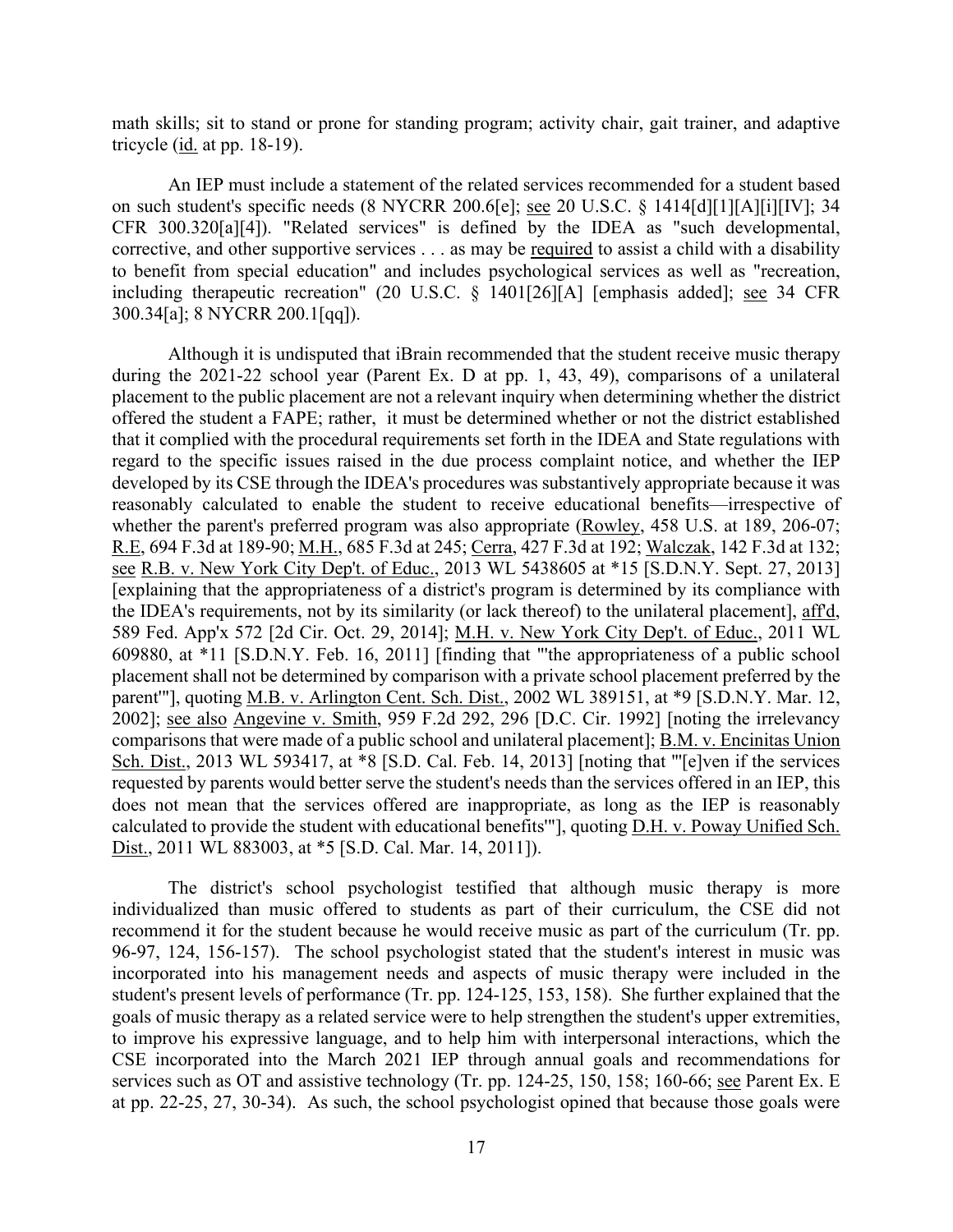addressed in other areas, it was not necessary to include music therapy as a related service (Tr. pp. 124-25, 150, 158; 160-66).

As such, review of the district's March 2021 IEP reveals that it provided related services albeit in a different way than those the parent preferred—and supports to address the student's needs that iBrain addressed through music therapy (see N.K. v. New York City Dep't of Educ., 961 F. Supp. 2d 577, 592-93 [S.D.N.Y. 2013][finding that, although the evidence may have supported that music therapy was beneficial for the student, it did not support the conclusion that the student could not receive a FAPE without it]). There was no denial of a FAPE to the student in this case merely because the district did not opt to use music therapy as a related service in the same manner as iBrain.

#### **2. Extended School Day**

The parents appeal the IHO's finding that an extended school day was not necessary to implement the student's March 2021 IEP, contending that the school district did not establish it was capable of complying with the related services mandated by the IEP (Req. for Rev. ¶ 16; Reply and Answer to Cross Appeal ¶ 7). The parents argue that the district denied the student a FAPE because it was mathematically impossible to provide the student with all required academic instruction and related services in a regular school day (Parent Ex. O at pp. 10-11; Req. for Rev ¶ 17; Reply and Answer ¶ 7). Specifically, the parents allege that it is impossible for the recommended 17 hours of related services that are provided in 60-minute increments to fit in a limited school day consisting of 45-minute periods, in addition to the school's legally required 35 instructional periods provided in the  $6:1+1$  special class (Parent Ex. O at pp. 10-1; Req. for Rev.  $\P$ 18).

The March 2021 CSE recommended the student receive the related services of two 60 minute sessions of individual assistive technology services per week, five 60-minute sessions per week of individual OT, five 60-minute sessions per week of individual PT, and five 60-minute sessions per week of individual speech-language therapy (Parent Ex. E at pp. 36-37). According to the assistant principal of the assigned public school, a school day is approximately six hours and 50 minutes broken into eight 45-minute periods (including lunch) (Tr. pp. 194, 209). In order to accommodate the IEP mandates for instructional periods and related services, the assistant principal explained that related services could be provided pushed into the classroom or students pulled out depending on the IEP, and that the related services providers meet with the classroom teacher and create a schedule that met the IEP mandates (Tr. pp. 210-11).

The district's school psychologist testified that although the district could recommend an extended school day, the student's March 2021 IEP was created to be delivered within a regular school day (Tr. pp. 145-148). The school psychologist testified that the March 2021 CSE recommended the related services be provided either within the student's 6:1+1 special class or at the service provider's separate office; however, the majority of the related services sessions should be conducted on a push-in basis so that the student could work towards his academic goals (Tr. pp. 168-169, 175). Furthermore, she explained that sessions should be conducted on a pull-out basis if a session mandated a separate location or the student was learning a new skill (Tr. pp. 168-169). The school psychologist testified that although it would be preferrable to have a majority of the related services provided on a push-in basis, the March 2021 CSE gave the providers flexibility to deliver services on a pull-out basis as needed (Tr. pp. 176-176). She further explained that because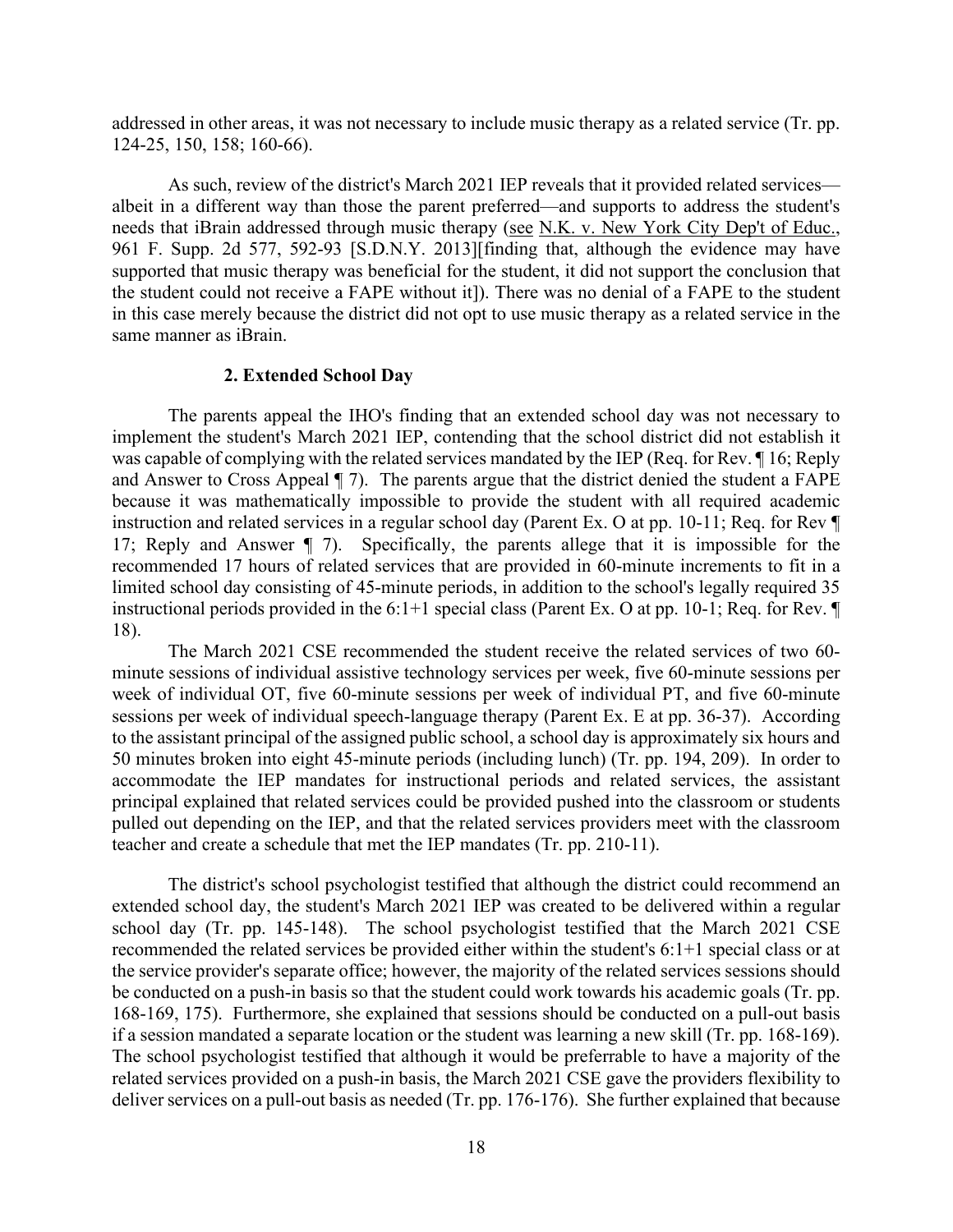the student could fatigue and could sometimes be inattentive, the CSE did not want to "lock" the provider into a set push-in, pull-out schedule (Tr. p. 176). The evidence supports the IHO's conclusion that the district was capable of implementing the student's IEP.

Additionally, the parents argue that the recommended placement was unable to implement the recommendations contained in the March 2021 IEP during the regular school day as one their reasons for rejecting the assigned public school site (Parent Ex. G at p. 1). Their view was not borne out by the evidence, as the student never attended the assigned public school site pursuant to the March 2021 IEP. Any conclusion that the district would not have implemented the student's IEP or that the assigned public school site could not meet the student's needs would necessarily be based on impermissible speculation, and the district was not obligated to present retrospective evidence at the impartial hearing regarding the execution of the student's programming under the IEP or to refute the parents' claims (R.B. v. New York City Dep't of Educ., 589 Fed. App'x 572, 576 [2d Cir. Oct. 29, 2014]; F.L., 553 Fed. App'x at 9; K.L., 530 Fed. App'x at 87; R.E., 694 F.3d at 187 & n.3]). In view of the foregoing, the parents cannot prevail on their claims regarding implementation of the March 2021 IEP.

#### **C. Assigned Public School Site and Grouping**

Turning to the parents appeal from the IHO's finding that their arguments pertaining to the assigned public school and the grouping of students therein were speculative, the parents contend that the assigned school would not have provided appropriate grouping for the student because the proposed class primarily included students classified under the disability category of autism (Req. for Rev. ¶ 26). According to the parents the proposed class was a "wholly inappropriate class grouping" and that "such a setting and grouping would adversely affect [the student], place him in danger, and present an obstacle to learning" (id.  $\P$ [26-27).

Generally, the sufficiency of the program offered by the district must be determined on the basis of the IEP itself (R.E., 694 F.3d at 186-88). The Second Circuit has explained that "[s]peculation that the school district will not adequately adhere to the IEP is not an appropriate basis for unilateral placement" (R.E., 694 F.3d at 195; see E.H. v. New York City Dep't of Educ., 611 Fed. App'x 728, 731 [2d Cir. May 8, 2015]; R.B. v. New York City Dep't of Educ., 603 Fed. App'x 36, 40 [2d Cir. Mar. 19, 2015] ["declining to entertain the parents' speculation that the 'bricks-and-mortar' institution to which their son was assigned would have been unable to implement his IEP"], quoting T.Y. v. New York City Dep't of Educ., 584 F.3d 412, 419 [2d Cir. 2009]; R.B., 589 Fed. App'x at 576). However, a district's assignment of a student to a particular public school site must be made in conformance with the CSE's educational placement recommendation, and the district is not permitted to deviate from the provisions set forth in the IEP (M.O. v. New York City Dep't of Educ., 793 F.3d 236, 244 [2d Cir. 2015]; R.E., 694 F.3d at 191-92; T.Y., 584 F.3d at 419-20; see C.F. v. New York City Dep't of Educ., 746 F.3d 68, 79 [2d Cir. 2014] [holding that while parents are entitled to participate in the decision-making process with regard to the type of educational placement their child will attend, the IDEA does not confer rights on parents with regard to the selection of a school site]). The Second Circuit has held that claims regarding an assigned school's ability to implement an IEP may not be speculative when they consist of "prospective challenges to [the assigned school's] capacity to provide the services mandated by the IEP" (M.O., 793 F.3d at 245; see Y.F. v. New York City Dep't of Educ., 659 Fed. App'x 3, 5-6 [2d Cir. Aug. 24, 2016]; J.C. v. New York City Dep't of Educ., 643 Fed. App'x 31, 33 [2d Cir. Mar. 16, 2016]; B.P. v. New York City Dep't of Educ., 634 Fed. App'x 845, 847-49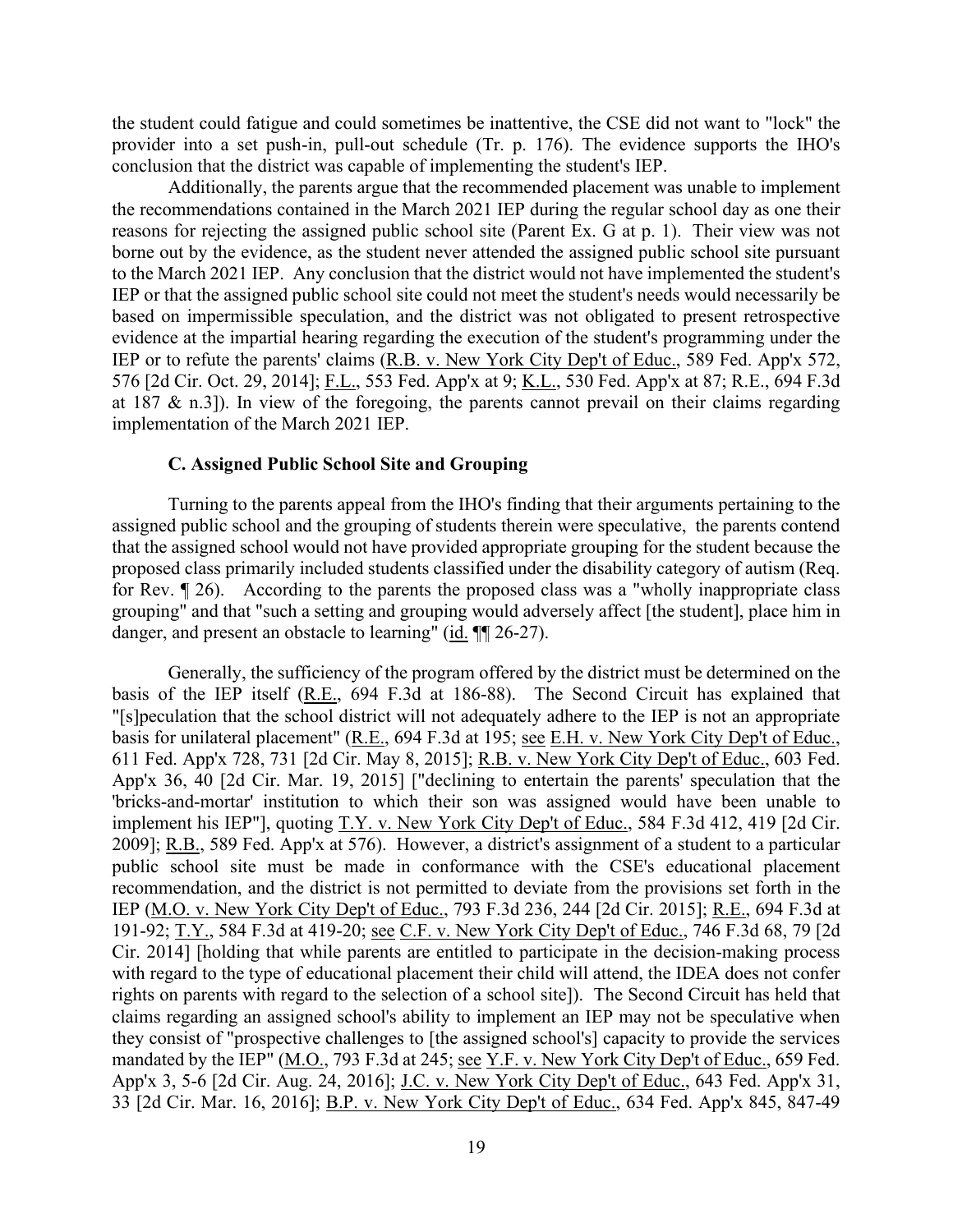[2d Cir. Dec. 30, 2015]). Such challenges must be "tethered" to actual mandates in the student's IEP (see Y.F., 659 Fed. App'x at 5). Additionally, the Second Circuit indicated that such challenges are only appropriate, if they are evaluated prospectively (as of the time the parent made the placement decision) and if they were based on more than "mere speculation" that the school would not adequately adhere to the IEP despite its ability to do so (M.O., 793 F.3d at 244). In order for such challenges to be based on more than speculation, a parent must allege that the school is "factually incapable" of implementing the IEP (see M.E. v. New York City Dep't of Educ., 2018 WL 582601, at \*12 [S.D.N.Y. Jan. 26, 2018]; Z.C. v. New York City Dep't of Educ., 2016 WL 7410783, at \*9 [S.D.N.Y. Nov. 28, 2016]; L.B. v. New York City Dept. of Educ., 2016 WL 5404654, at \*25 [S.D.N.Y. Sept. 27, 2016]; G.S. v. New York City Dep't of Educ., 2016 WL 5107039, at \*15 [S.D.N.Y. Sept. 19, 2016]; M.T. v. New York City Dep't of Educ., 2016 WL 1267794, at \*14 [S.D.N.Y. Mar. 29, 2016]). Such challenges must be based on something more than the parent's speculative "personal belief" that the assigned public school site was not appropriate (K.F. v. New York City Dep't of Educ., 2016 WL 3981370, at \*13 [S.D.N.Y. Mar. 31, 2016]; Q.W.H. v. New York City Dep't of Educ., 2016 WL 916422, at \*9 [S.D.N.Y. Mar. 7, 2016]; N.K. v. New York City Dep't of Educ., 2016 WL 590234, at \*7 [S.D.N.Y. Feb. 11, 2016]).

Turning first to the parents' claims related to the functional grouping of the proposed class at the assigned public school, neither the IDEA nor federal regulations require students who attend a special class setting to be grouped in any particular manner. The United States Department of Education has opined that a student must be assigned to a class based upon his or her "educational needs as described in his or her IEP" and not on "a categorical placement," such as one based on the student's disability category (Letter to Fascell, 18 IDELR 218 [OSEP 1991]). While unaddressed by federal law and regulations, State regulations set forth some requirements that school districts must follow for grouping students with disabilities. In particular, State regulations provide that in many instances the age range of students in a special education class in a public school who are less than 16 years old shall not exceed 36 months (8 NYCRR 200.6[h][5]). State regulations also require that in special classes, students must be suitably grouped for instructional purposes with other students having similar individual needs (8 NYCRR 200.1[ww][3][ii]; 200.6[a][3], [h][3]; see Walczak, 142 F.3d at 133 [approving an IEP that placed a student in a classroom with students of different intellectual, social, and behavioral needs, where sufficient similarities existed]).<sup>[13](#page-19-0)</sup> State regulations further provide that determinations regarding the size and composition of a special class shall be based on the similarity of the individual needs of the students according to levels of academic or educational achievement and learning characteristics, levels of social development, levels of physical development, and the management needs of the students in the classroom (see 8 NYCRR 200.6[h][2]; see also 8 NYCRR 200.1[ww][3][i][a]-[d]). SROs have often referred to grouping in the areas of academic or educational achievement, social development, physical development, and management needs collectively as "functional grouping" to distinguish that set of requirements from grouping in accordance with age ranges (see, e.g., Application of a Student with a Disability, Appeal No. 17-026).

It is undisputed that the March 2021 CSE recommended that the student receive instruction in a 6:1+1 special class in a specialized school (Parent Ex. E at pp. 1, 36, 42-43). However, the

<span id="page-19-0"></span><sup>&</sup>lt;sup>13</sup> To be clear, there is no requirement in the IDEA or State regulation requiring that grouping be conducted in accordance with a student's chronological grade.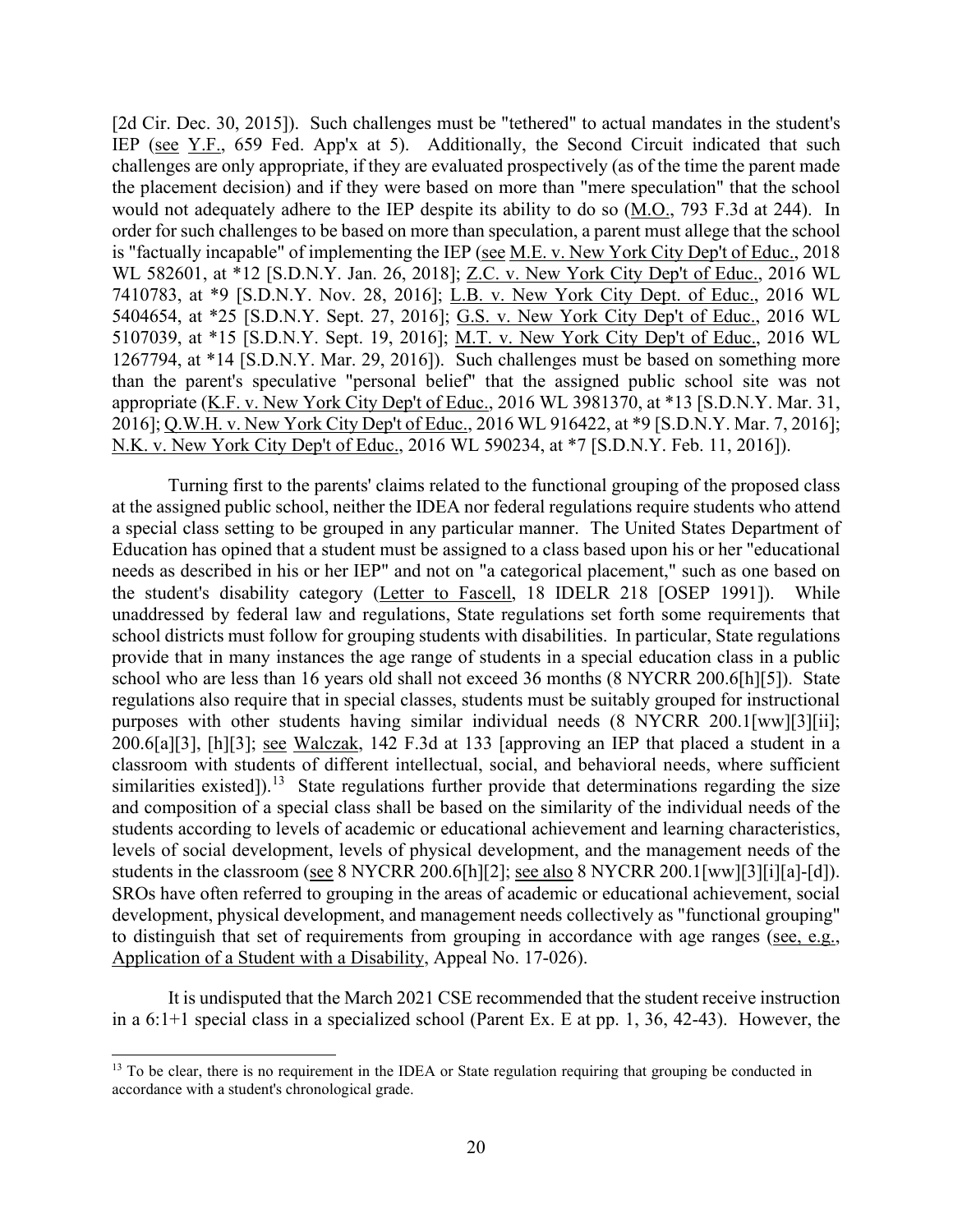student never actually attended the recommended 6:1+1 special class, as he was unilaterally placed at iBrain (Parent Exs. G at pp. 1-2; I at pp. 1-7). Furthermore, as noted by the IHO, the testimonial evidence provided did not clearly establish the demographics of the particular class the student would have been assigned to had he attended the public school, as the student never attended such recommended placement (IHO Decision at p. 10). Therefore, the IHO found that all questions presented by the parents which related to other students in the class were speculative (id.).

According to the assistant principal there were various special class ratios in the assigned public school including 6:1+1, 8:1+1, 12:1+1, and 12:1+4 (Tr. pp. 197, 200). He stated that the disability classification of the students in a 6:1+1 special class depended on the students and their IEPs (Tr. pp. 200-01, 204). The assistant principal testified that although the majority of students in the 6:1+1 special classes were classified with autism, there were also "a few different classifications" in the 6:1+1 special classes (Tr. pp. 201-02).<sup>[14](#page-20-0)</sup> Additionally, while the assistant principal could not specifically testify as to how many students were deemed to be nonambulatory, nonverbal, or required an assistive technology device to communicate during the 2021-22 school year, he stated that the school building was wheelchair accessible, there were 6:1+1 special classes available, a tech team to provide assistive technology, and that the school had the ability to implement the program that had been recommended for the student (Tr. pp. 196- 99, 206-07, 209). Further, the assistant principal testified that to the best of his knowledge the student's parents did not visit the recommended school (Tr. p. 199).

The student's mother testified that she did not visit the assigned public school as "[t]hey weren't accepting [] visits this past summer because of COVID," although she spoke to someone at the assigned school (Tr. p. 299). The parent testified that after discussing the services mandated in the student's IEP, the person at the assigned school informed her that "the IEP is a legal document, and so public schools are legally mandated to provide what's in the IEP" and confirmed that a 6:1+1 classroom was provided in the school (Tr. pp. 299-300, 321-22). She stated that, having visited the assigned school in the past, she felt that the public school was not appropriate for the student because students with all types of disabilities are accepted and placed within the same classroom (Tr. pp. 300-01). Specifically, the student's mother stated "[y]ou can have a child with emotional disturbance, and a child with autism, and a child in a wheelchair all attending the same class, which my husband and I considered a safety issue for our son" (id.). She further stated that her concerns were based upon the school being made up of children of various ages and mixed abilities and she emphasized that it was important for the student "to see children who are either just like him or slightly above so that he can emulate what they're doing, and therefore, learn and grow and stretch himself" (Tr. pp. 300, 308). Further, she opined that socialization was extremely important for the student's learning and education (Tr. p. 308).

The director of special education at iBrain (director) testified that the student population at iBrain focused on students who are nonverbal, non-ambulatory and have brain injuries or brainbased disorders, asserting that it would be "highly inappropriate" for the student to be placed in a class with students with autism (Tr. pp. 228, 230, 248, 253, 255). The director testified that students on the autism spectrum, "especially those in more restrictive settings" like the

<span id="page-20-0"></span><sup>&</sup>lt;sup>14</sup> The assistant principal testified that at the assigned public school in addition to autism, some students had disability category classifications of emotional disturbance and multiple disabilities (Tr. pp. 197-98).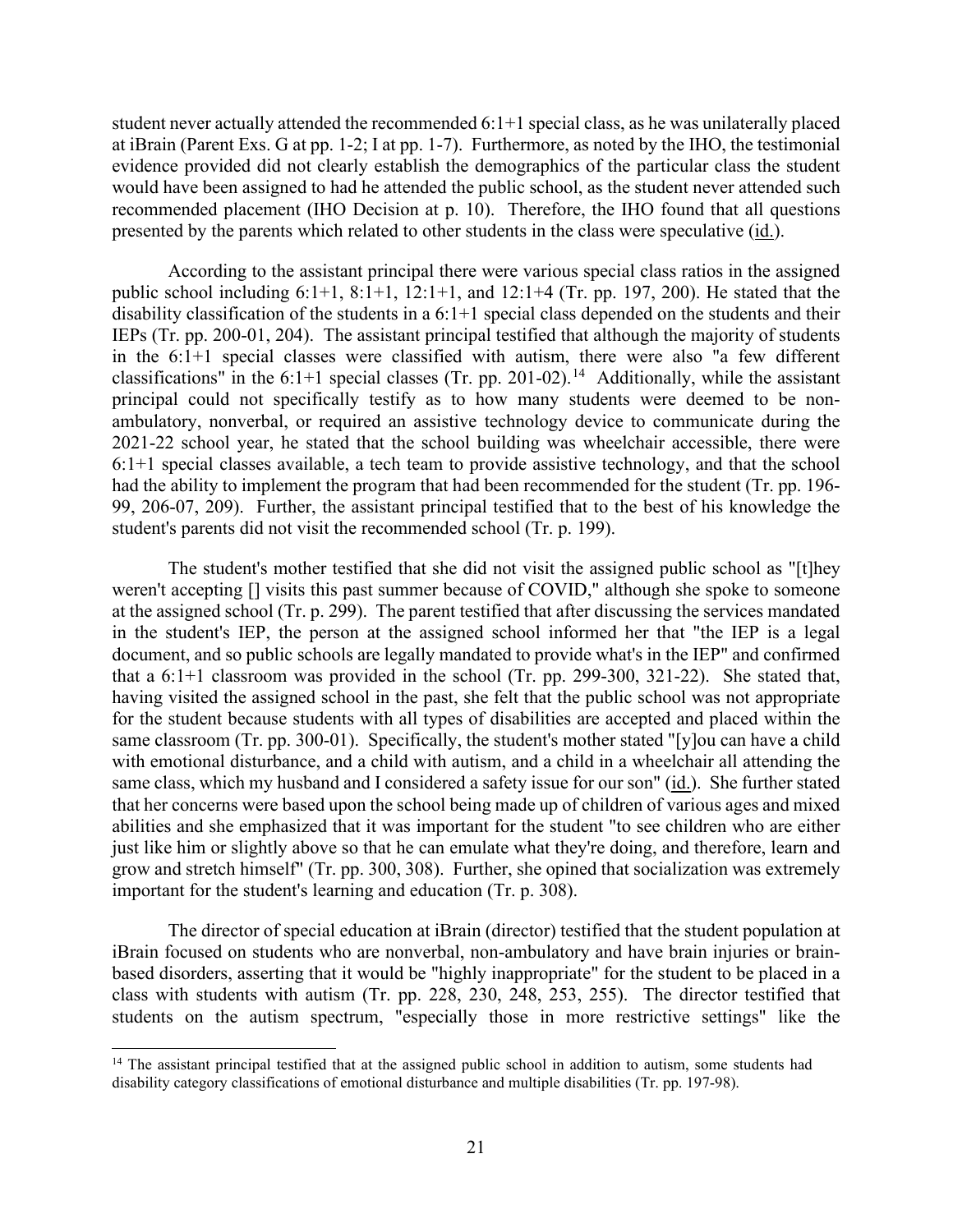recommended specialized public school, "are severely restricted in [] their language and social use and development," and "typically don't have a strong interest in peers and peer interactions" (Tr. p. 248). The director stated that the student needed peer models that would encourage him and push him to advance with regard to language, as the student thrived on peer interactions (id.). The director further testified that the student being exposed to echolalic speech was the opposite of what the student required, because they wanted him to learn "normal conversational turn taking" (Tr. p. 249). Additionally, she opined that a classroom with students with autism would be an inappropriate environment for the student because students with autism can have "meltdowns" and can "throw things or hit people" (id.). She indicated that the student would not be able to protect himself because he "lacks the safety awareness and would lack the physical ability to do anything about it even if he saw it coming, so it would present a physical danger to him" (id.). Lastly, the director opined that the classroom environment would not be conducive to the student learning as there would be extraneous sounds, noise, and individuals talking in repetition (id.). She explained that the student would become very overwhelmed in such a classroom environment, and it would be difficult for him to process information (Tr. pp. 249-50).

While the parents are free to choose private schooling like iBrain in which they feel all of the children in the classroom fit their preferred characteristics and disability categories, overall, this is not a case in which the evidence shows that the public school site is "factually incapable" of implementing the IEP. The information discussed in detail above does not support disturbing the IHO's finding that the district presented sufficient evidence to show that it would have been able to implement the March 2021 IEP or that the IEP was procedurally and substantively appropriate. The parents' objections to the classification of students with autism or the fact that the other students are ambulatory at the assigned school do not amount to an inability to implement the student's IEP, and therefore fall too closely to an impermissible parental veto over the district's assignment of the student to a public school site. Additionally, as noted by the IHO, arguments relating to the grouping of the student were entirely speculative as no specific information was presented regarding the particular class to which the student would have been assigned had he attended the specialized public school, rather it was merely known that all students in the school have IEPs (IHO Decision at p. 10). Accordingly, based on the above, I decline to find that the district would have been incapable of implementing the March 2021 IEP.

#### **VII. Relief- Assistive Technology**

On appeal, the parents argue that the IHO improperly found that the district's refusal to supply the student with an assistive technology device did not constitute a denial of FAPE for the period at issue (Req. for Rev.  $\P$ ] 28, 37).<sup>[15](#page-21-0)</sup> To the contrary, the district appeals the IHO's order for

<span id="page-21-0"></span><sup>&</sup>lt;sup>15</sup> Under the IDEA, a CSE may be required to consider special factors in the development of a student's IEP. One of the special factors that a CSE must consider is whether the student "requires assistive technology devices and services, including whether the use of school-purchased assistive technology devices is required to be used in the student's home or in other settings in order for the student to receive a [FAPE]" (8 NYCRR 200.4[d][3][v]; see 20 U.S.C. § 1414[d][3][B][v]; 34 CFR 300.324[a][2][v]; see also Educ. Law § 4401[2][a]). Accordingly, the failure to recommend specific assistive technology devices and services rises to the level of a denial of a FAPE only if such devices and services are required for the student to access his educational program (see, e.g., Application of the Bd. of Educ., Appeal No. 13-214; Application of a Student with a Disability, Appeal No. 11- 121).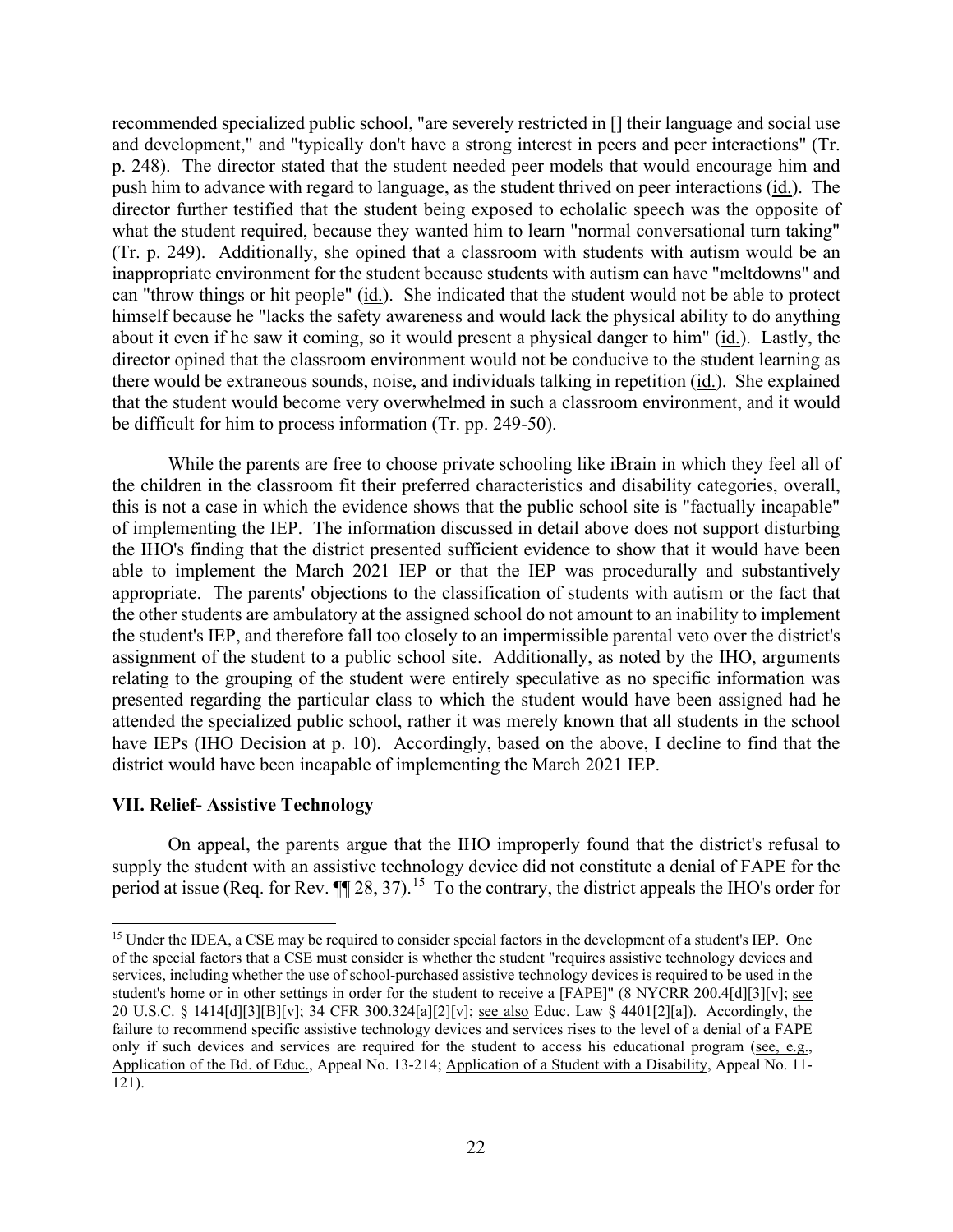reimbursement of the parentally obtained assistive technology eye gaze device, that had been purchased prior to the March 2021 IEP while the student was in attendance at iBrain, on the grounds that it was not required to provide assistive technology devices to students who have been unilaterally placed (Tr. pp. [16](#page-22-0)7-168, 289; Answer and Cross Appeal  $\P$  15-16). <sup>16</sup>

According to a document that described the information received from iBrain in 2020 regarding the student's assistive technology use, the student had been using a Tobii I-12 eye gaze system, which was considered to be "outdated and not working well" (Dist. Ex. 3 at p. 1). The information iBrain provided reflected a recommendation that the student upgrade to a PRC Accent 1400 with LOOK eye tracking software (id.). iBrain recommended the PRC Accent 1400 with LOOK eye tracking, in order to provide access to communication and allow him to participate in activities more independently (id.). In September 2020, the student's family and friends purchased a PRC eye-gaze device with LAMP communication software for the student (Tr. pp. 289, 296, 315; Parent Exs. D at pp. 4, 14; E at pp. 7-8). During March 2021, the student continued to utilize this PRC eye gaze device with LAMP software to communicate with others (see Tr. pp. 314-15; Parent Ex. D at p. 4).

The district disputes the IHO's order for reimbursement for the parentally purchased assistive technology device (Answer and Cross Appeal ¶ 15). Notably, t the IHO granted such relief while simultaneously finding that the district's "failure to provide an assistive technology device did not deprive [the s]tudent of educational benefits" and otherwise determined that the district had offered the student a FAPE (IHO Decision at pp. 8, 16, 17). The IHO did not reconcile these seemingly contradictory findings within her decision; rather, she merely cited to a prior impartial hearing decision dated January 2, 2021 and acknowledged that a "claim for a device was litigated last year" (id. at pp. 8, 16). The IHO stated that the "[e]vidence establishes that [the s]tudent has a device and has made progress using the device. Evidence establishes that the device was purchased by friends and family. I find that this was not their responsibility" (id. at p. 16). The IHO did not conduct any analysis regarding whether the district remained responsible for providing an assistive technology device to the student where, as here, it provided the student with a FAPE, and otherwise owed no reimbursement to the parents who had unilaterally placed the student at iBrain at their own financial risk (see generally id.).

The parents contend that because the March 2021 CSE recommended an assistive technology device, the district was to ensure the student had access to all IEP mandated services and equipment. The parents' argument misses the mark. Contrary to the parents' contention, the IDEA confers no individual entitlement to special education or related services upon students who are enrolled by their parents in nonpublic schools (see 34 CFR 300.137[a]; Letter to Hobson, 33 IDELR 64 [OSERS 2000]; Memorandum to Chief State Sch. Officers, 34 IDELR 263 [OSEP 2000]). The school psychologist provided testimony regarding such holding, by stating that the

<span id="page-22-0"></span><sup>&</sup>lt;sup>16</sup> The district in its cross appeal also disputes the IHO ordering reimbursement for the assistive technology device purchased by the parents on the grounds that the request was barred by the doctrine of res judicata (Answer and Cross Appeal ¶ 16). The district asserts that because the parents purchased the device during the 2020-21 school year, the relief should have been pursued in the prior proceeding that addressed such school year (id.). The parents oppose the same, arguing that purchasing a device does not establish that issue was resolved for the 2020-21 school year. Because I have reached a determination herein in favor of the district it is not necessary to address the res judicata argument.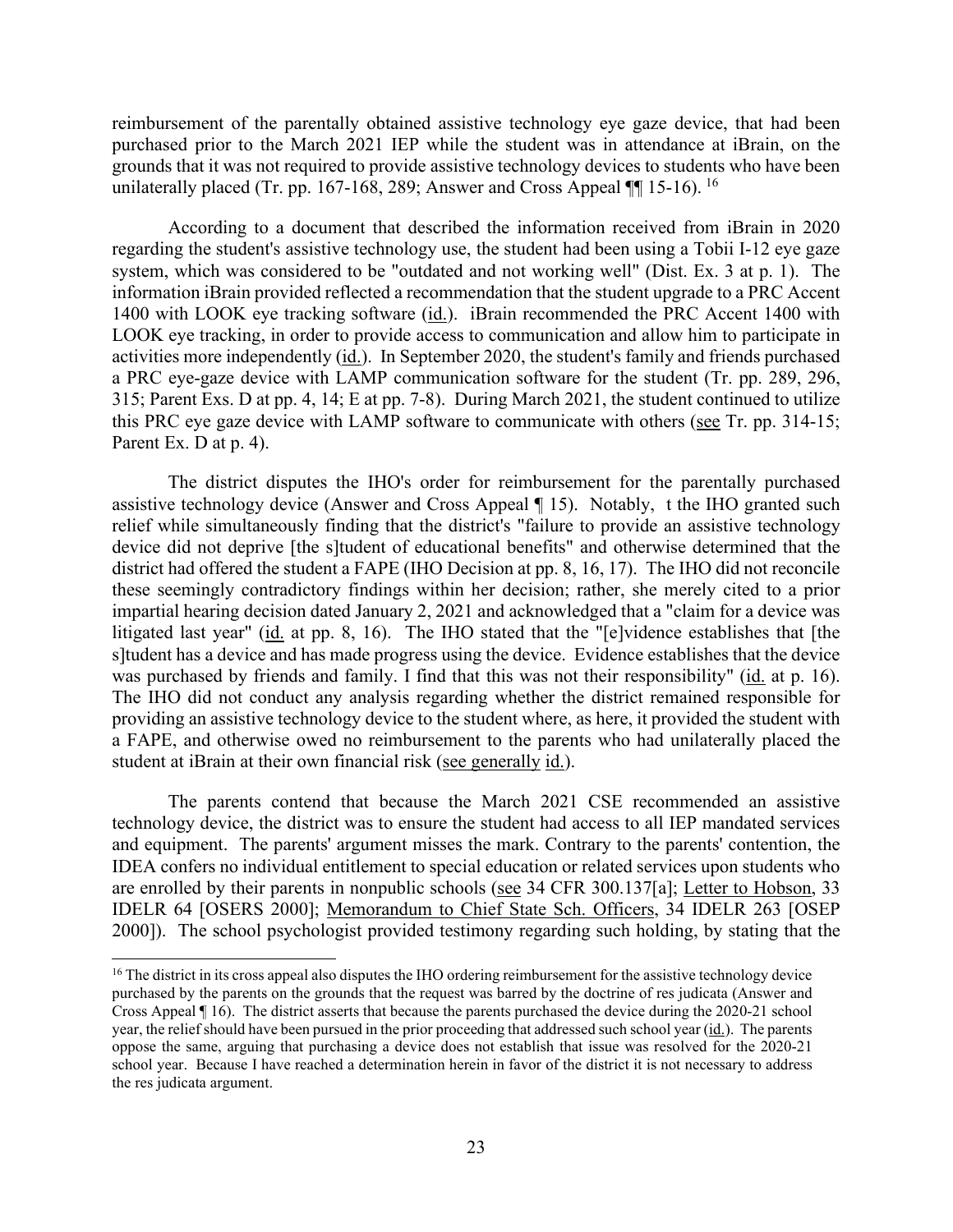district was not required to provide assistive technology to students who are unilaterally placed by a parent (Tr. pp. 167-68)

It is undisputed that the parents rejected the March 2021 IEP which recommended placement in a specialized school, when they decided to continue the student's unilateral enrollment at iBrain, a nonpublic school (see Parent Ex. G). At the time the parents rejected the recommended program and public school placement, they rejected the entire March 2021 IEP. Therefore, it became clear that the student would not be educated pursuant to the March 2021 IEP. Once it becomes clear that the student will not be educated under the proposed IEP, there can be no denial of a FAPE due to the failure to implement the IEP (R.E., 694 F.3d at 186-88; see also Grim, 346 F.3d at 381-82 [holding that the district was not liable for a denial of a FAPE where the challenged IEP was determined to be appropriate, but the parents chose not to avail themselves of the public school program]). Further, when the parents obtained an assistive technology device for use at the student's nonpublic school, they did so at their own financial risk. To the extent the parents were denied reimbursement of any costs or fees related to the student's attendance at iBrain, they have provided no authority to support their contention that reimbursement for an assistive technology device was somehow severable from the rest their Burlington/Carter unilateral placement claims and should therefore be provided piecemeal by the district. The claim is illogical and must be rejected on that basis.

Even further, the district argues that the IHO's award to the parents for reimbursement of the assistive technology device should be properly viewed as compensatory relief being provided "to remedy gaps in the putatively appropriate program" offered by iBrain (Answer and Cross Appeal ¶ 15). The district additionally asserts that because the parents' due process complaint notice did not seek the assistive technology device as a remedy to fill in gaps present in iBrain's program, the parents are now barred from making such claim  $(i_d)$ . This is of importance as, some courts have held that compensatory education is not available as an additional or alternative remedy when reimbursement for the costs of a unilateral placement is also at issue for the same time period (see D.F. v. Collingswood Borough Bd. of Educ., 694 F.3d 488, 498 [3rd Cir. 2012] [holding that "[b]ecause compensatory education is at issue only when tuition reimbursement is not, it is implicated only where parents could not afford to 'front' the costs of a child's education"]; P.P. v. West Chester Area Sch. Dist., 585 F.3d 727, 739 [3rd Cir. 2009] [holding that "compensatory education is not an available remedy when a student has been unilaterally enrolled in private school"]; but see I.T. v. Dep't of Educ., State of Hawaii, 2013 WL 6665459, at \*7-\*8 [D. Haw. Dec. 17, 2013] [finding that the student was entitled to compensatory education for services the student received at the nonpublic school]). The Second Circuit Court of Appeals has not directly addressed this question and, generally, appears to have adopted a broader reading of the purposes of compensatory education than the Third Circuit (compare P.P., 585 F.3d at 739 [finding that "[t]he right to compensatory education arises not from the denial of an appropriate IEP, but from the denial of appropriate education"], with Doe v. E. Lyme Bd. of Educ., 790 F.3d 440, 456-57 [2d Cir. 2015] [treating compensatory education as an available equitable remedy for a denial of a FAPE so as to effectuate the purposes of the IDEA and put a student in the same position he or she would have been in had the denial of a FAPE not occurred]). Accordingly, unlike the Third Circuit, the Second Circuit's approach to compensatory education may leave room for unique circumstances where an award of compensatory education may be warranted where, for example, a student is unilaterally placed but the parent's request for tuition reimbursement is denied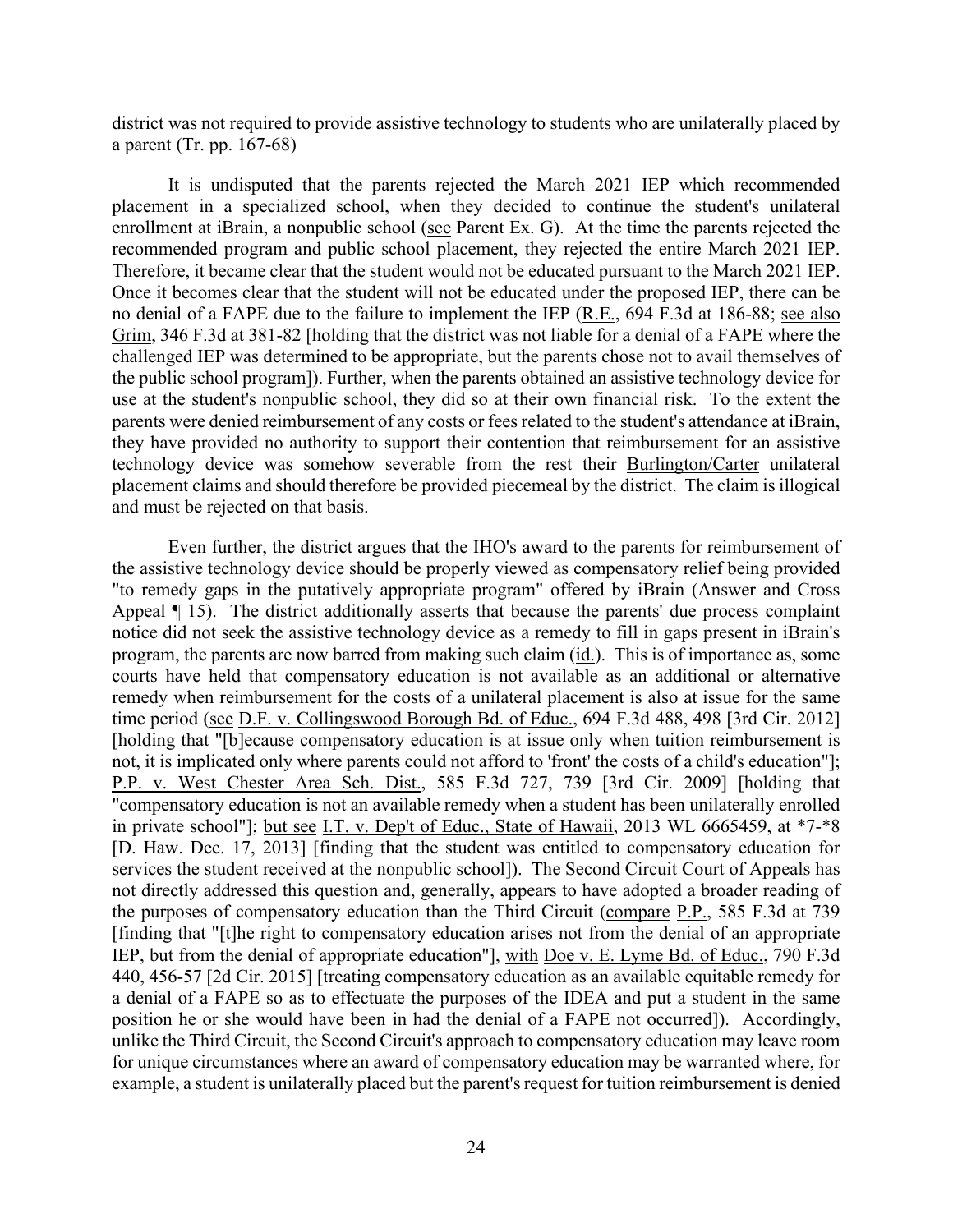under a Burlington/Carter analysis (see Application of a Student with a Disability, Appeal No. 16- 050). However, if permitted, it would be the rare case where a unilateral placement is deemed to provide instruction specially designed to meet the student's unique needs, but the student is also deemed entitled to compensatory education to fill gaps in the services provided by such unilateral placement.

Therefore, even though it is uncontested that the student benefits from an assistive technology eye gaze device, in the context of this proceeding it was inappropriate for the IHO to order the district to provide reimbursement for the device where the parents had already engaged in self-help by purchasing the assistive technology device, electing to reject the district's proposed March 2021 IEP, and unilaterally placing the student in a private school, and were otherwise denied reimbursement by the IHO for any aspect of the unilateral placement at iBrain.

The evidence in the hearing record does not support the IHO's order requiring the district to provide reimbursement for the assistive technology device purchased by the student's parents. Although the IHO did not find a denial of FAPE, the IHO directed the district to refund the parents for the device they purchased (IHO Decision at p. 17). However, absent a finding of a substantive denial of FAPE, any procedural noncompliance is insufficient to merit compensatory relief (D.K. v. Abington Sch. Dist., 696 F.3d 233, 251 [3d Cir. 2012]); however, an IHO may order a district to comply with certain procedural requirements (34 CFR 300.513[b][3]; see 34 CFR 300.500-536). Under the circumstances presented, the IHO's order directing the district to reimburse for costs associated with a parentally purchased device was not proper. As such, the IHO's award must be annulled.

#### **VIII. Conclusion**

Based on the foregoing, I find that the hearing record supports the IHO's finding that the March 2021 IEP was reasonably calculated to enable the student to receive educational benefit in light of his unique circumstances (Endrew F., 137 S. Ct. at 1001; Gagliardo, 489 F.3d at 112; Frank G. v. Board of Educ., 459 F.3d 356, 364-65 [2d Cir. 2006]). Here, the parties do not dispute that iBrain was an appropriate unilateral placement for the student. Regardless, having found that the district offered the student a FAPE, I need not reach the issues of whether the private educational services obtained by the parents were appropriate for the student or whether equitable considerations support the parent's request for relief and the necessary inquiry is at an end (Mrs. C. v. Voluntown, 226 F.3d 60, 66 [2d Cir. 2000]; Walczak, 142 F.3d at 134). Accordingly, there is no reason to reach the issues presented on appeal relating to the sufficiency or timeliness of the parents' ten-day notice.

I have considered the parties' remaining contentions and find it is unnecessary to address them in light of my determinations above.

#### **THE APPEAL IS DISMISSED.**

#### **THE CROSS-APPEAL IS SUSTAINED TO THE EXTENT INDICATED.**